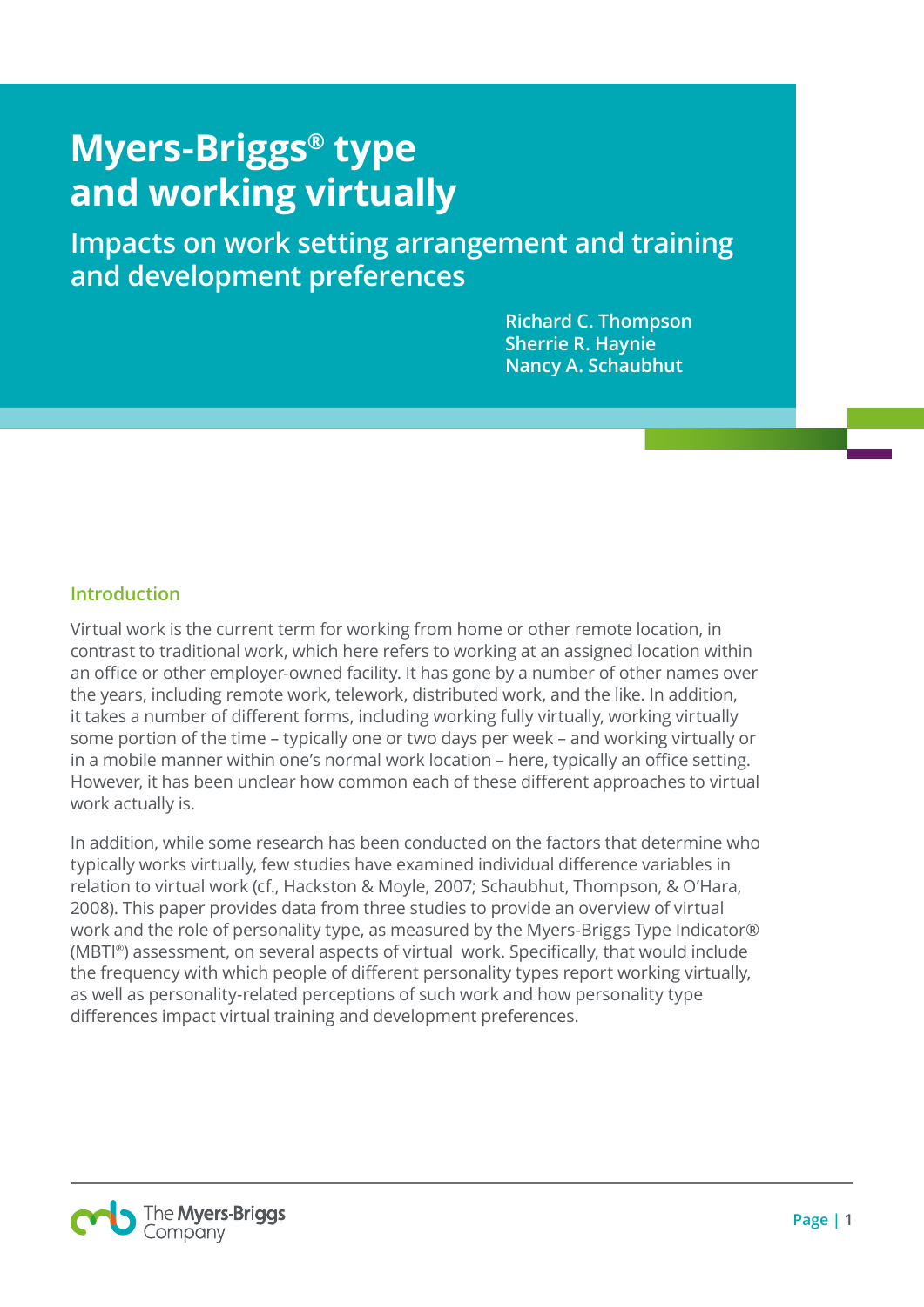## **CONTENTS**

| <b>Introduction</b>                                                                |    |
|------------------------------------------------------------------------------------|----|
|                                                                                    |    |
| Study 1: Analysis of MBTI® type and virtual work based on the MBTI® archive sample | 4  |
|                                                                                    |    |
|                                                                                    |    |
|                                                                                    |    |
| Study 2: MBTI® type and the virtual work survey                                    | 6  |
|                                                                                    |    |
|                                                                                    |    |
|                                                                                    |    |
|                                                                                    |    |
|                                                                                    |    |
| <b>Study 3: Effectiveness of virtual training</b>                                  | 20 |
|                                                                                    |    |
| Suggestions for virtual training using the MBTI® assessment                        | 21 |
| <b>Summary</b>                                                                     | 23 |
| <b>Notes</b>                                                                       | 23 |
| <b>References</b>                                                                  | 23 |
| <b>About the authors</b>                                                           | 24 |

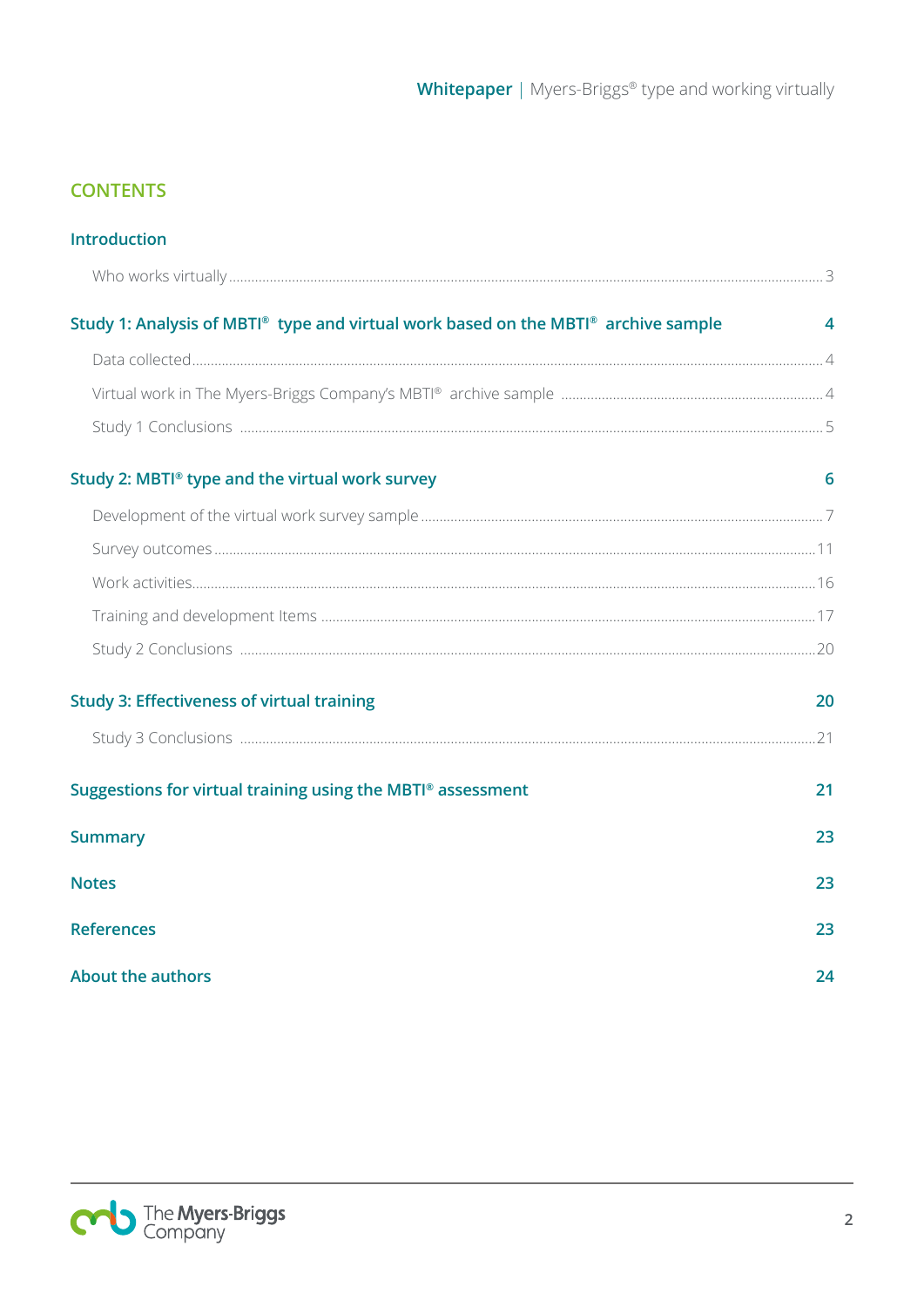## **Who works virtually**

Finding a clear estimate of who works from home or from some other remote location, and how often, is surprisingly difficult given the frequency with which this topic is discussed in the academic literature and popular press. One estimate based on data from the American Community Survey (ACS) administered by the US Census Bureau draws on an item that asks respondents how they commute to work, for which "work at home" is an option. These data, summarized by GlobalWorkPlaceAnalytics.com (2016), suggest that of individuals who are not self-employed, 2.8% of the workforce now reports working from home at least half the time, a figure that has grown by 103% since 2005. Other studies have cited statistics about employers offering such work setting arrangements (Matos & Galinksy, 2012), or the impacts of such arrangements (Shockley, 2014), but no other studies found include current, definitive estimates of the percentage of individuals working virtually. Therefore, this paper will draw on a sample from The Myers-Briggs Company's archive of individuals who have completed the MBTI assessment in order to provide an estimate.

#### **Individual differences in virtual work**

Shockley (2014) indicates that at the time of her writing, she found over 50 empirical studies that examined some aspect of virtual work. However, a majority of these studies focused on outcomes of such work, or the role of technology in virtual work and virtual teams. Some of these studies suggest that individual differences might play a role in the outcomes examined. For example, in a review of the literature Gera et al. (2013) suggest that virtual and face-to-face teams report differences in how they function. Specifically, virtual teams use less effective modes of handling conflict; report lower levels of satisfaction, trust, and cohesion; and do not perform as well as face-to-face teams. It is apparent that an understanding of individual differences in a virtual context could play a role in addressing these challenges. To be clear, virtual teams also have a number of reported benefits. Shockley (2014), for example, in a similar summary reports

that virtual workers (telecommuters) report higher levels of perception of autonomy, flexibility, and job satisfaction; higher supervisor ratings of performance; higher-quality supervisor relationships; and lower levels of work role stress.

Our review of the academic literature found few studies of individual differences that can help us understand who works virtually, or how individual differences impact important organizational outcomes of virtual work. One study (Shockley & Allen, 2010) examined the need for affiliation at work, segmentation of work and life, and occupational achievement on employees' choices regarding virtual work (telework). In a second study, focused on virtual teams, Luse, McElroy, Townsend, and DeMarie (2013) report that the MBTI Form M assessment, used in their study as a measure of cognitive style, predicted individuals' desire to work in a virtual team over working alone, and when combined with five-factor model (FFM) measures, the T–F and J–P preference pairs remained significant predictors. When examining individuals' preference for virtual teams over face-to-face teams, the E–I preference pair was again predictive, and when combined with FFM measures, E–I remained a significant predictor, along with the FFM measure Openness.

The paucity of research on individual differences and virtual work is addressed here as it extends the examination of individual differences in virtual work by incorporating personality type as measured by the MBTI assessment. Specifically, two studies are reported that examine personality type and virtual work. The first uses an archival database to examine which personality types are more likely to report working virtually. The second uses a convenience sample to examine preferences regarding work as well as training and development preferences. A third study compares the outcomes of virtual versus in-person training outcomes of an introductory MBTI assessment workshop.

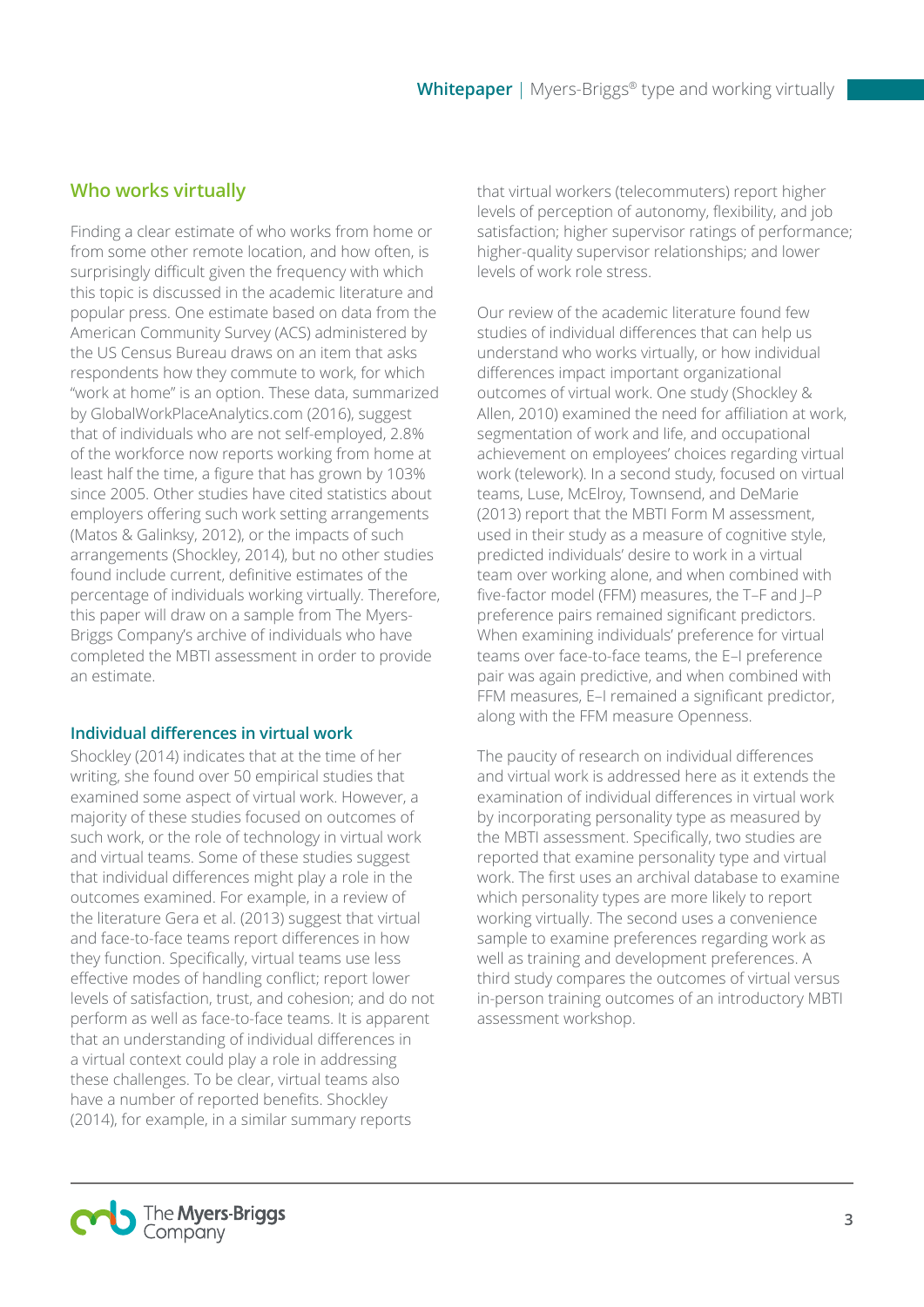## **Study 1: Analysis of MBTI® type and virtual work based on the MBTI® archive sample**

Although the general belief is that virtual work is increasing, only a small amount of quality data on the size of the trend is available. Study 1 was conducted to examine, in a large sample of convenience, workplace trends regarding virtual work, along with personality type derived from the MBTI Form M assessment. The study is chiefly intended to be informative, as the sample was not a randomly drawn representative sample. However, given the size of the sample, and its consistency with US workforce demographics, it is likely a very accurate description of the virtual work trend in general, and MBTI type and virtual work trends in particular.

## **Data collected**

Study 1 centers on data from a The Myers-Briggs Company commercial archive of all individuals who completed the MBTI Form M assessment between 2012 and early 2015. The archive sample used in this study comprises 608,471 respondents drawn from The Myers-Briggs Company's larger MBTI archive of over 5 million individuals who responded to an item that asked how often they worked virtually. Specifically, the item asked respondents to indicate the "percentage of time spent working in a remote or home office" on a 10-point scale, anchored from 0–10% (1) to 90–100% (10). The archive sample was composed of 51% women and 47% men, with 2% not responding; the average age was 38.6 years (SD = 11.5). Ninety-nine percent of the sample reported working full- or part-time, and the most commonly reported occupations included management and business and financial operations, both approximately 18% of the sample. While the sample was not drawn exclusively from the United States, about 80% of the respondents indicated the United States as their country of residence.

Comparisons were made between the archive sample characteristics and the US Bureau of Labor Statistics (BLS) workforce sample characteristics (2015). The

BLS indicates that in 2014, the gender distribution of the workforce in the United States was about 52% women and 48% men; while the ethnic distribution was about 79% white, 16% Hispanic, 12% black, and 6% Asian, with the remaining percentage reporting multiple or other ethnic memberships. (Note: The total percentage there exceeds 100 due to the way Hispanic or Latino ethnicity is measured in US government surveys.) The archive sample is very similar to the 2014 estimates of the US workforce, as summarized in table 1.

#### **Table 1 | Comparison of MBTI® archive and BLS workforce (2014) sample characteristics**

| Demographic      | MBTI <sup>®</sup> archive<br>sample<br>$(N = 608, 471)$ | <b>BLS</b> workforce<br>sample<br>$(N = 148,834)$ |
|------------------|---------------------------------------------------------|---------------------------------------------------|
| <b>Gender</b>    | $\frac{0}{0}$                                           | $\frac{0}{0}$                                     |
| Women            | 49                                                      | 52                                                |
| Men              | 51                                                      | 48                                                |
| <b>Ethnicity</b> |                                                         |                                                   |
| White            | 69                                                      | 9                                                 |
| Hispanic         | 8                                                       | 16                                                |
| <b>Black</b>     | 9                                                       | 12                                                |
| Asian            | 8                                                       | 6                                                 |
| Other            | 6                                                       | 3                                                 |

## **Virtual work in The Myers-Briggs Company's MBTI® archive sample**

Using the single item about working from a remote or home office, the sample distribution of self- reported frequency of virtual work is summarized in figure 1 by MBTI type and overall. The figure shows that a vast majority of the sample (nearly 66%) work virtually only 0–10% of the time. When examining the item based on MBTI type, variation occurs in the distribution, with 73.1% of individuals reporting preferences for ISFP, and 59.6% for ENTJs, indicating they work virtually 0–10% of the time. Conversely, only 5.5% of the overall sample indicated they work virtually 91–100%

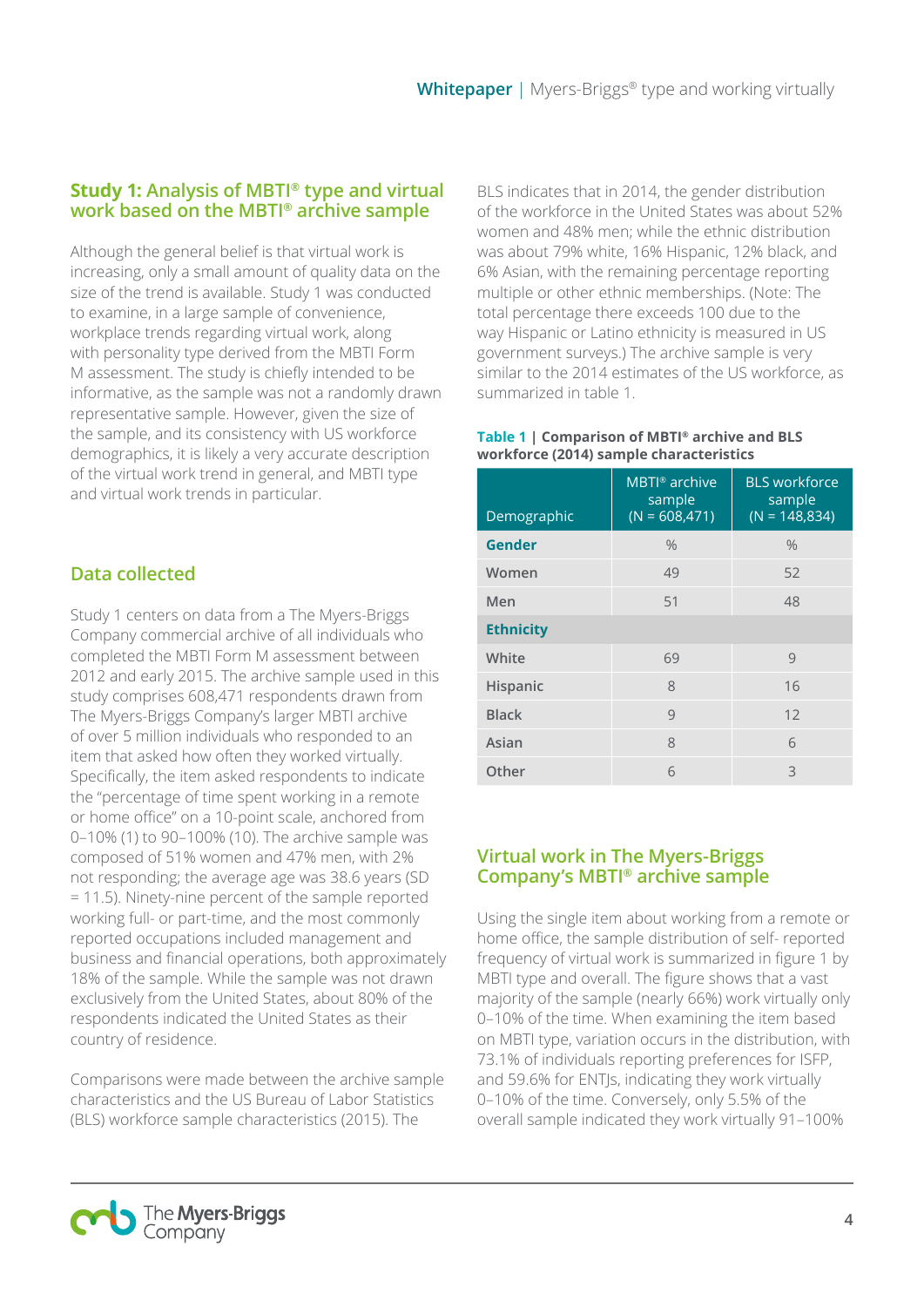

of the time. Again, some differences based on type occur. Specifically, 6.6% of ESFJs, and 4.6% of INFJs, indicated they work virtually 91–100% of the time. While this is a small absolute difference, it is a relative difference of about 30%.

Type-based differences are often easier to observe when examining the preference pairs rather than whole type. The preference pair distributions of the sample on the working from home or other remote location item are summarized in figure 2.

The figure shows that among all types, individuals with I, S, F, and P preferences responded most often that they work virtually 10% of the time or less. Put another way, those with ISFP preferences are most likely, perhaps surprisingly, to report working in a traditional fashion. The figure also shows that those with preferences for E, S, F, and J are most likely to report spending 91–100% of their time working virtually, but they still comprise a small portion of the overall archive sample.

## **Study 1 Conclusions**

The analysis of The Myers-Briggs Company's MBTI archive sample was largely exploratory, with no specific hypotheses being tested. While the popular press and academic researchers have taken an interest in the virtual work phenomenon, the results found here suggest that the trend toward working exclusively in a virtual manner is perhaps not as large as one might believe, but working virtually does impact to some degree a large proportion of the workforce, with nearly one-third of the sample indicating they work remotely 11% of the time or more. Nevertheless, the proportion of the sample spending one-half or more of their work time virtually is only 11.5%. Yet, this is about three times more than the estimate of 2.8% from GlobalWorkPlaceAnalytics. com (2016).

And study 1, along with prior research on MBTI type and work environment and preferences, leads to additional questions about virtual workers in



**Figure 1** | Frequency of MBTI<sup>®</sup> types reporting working virtually in the MBTI® archive sample  $Note: N = 608,471$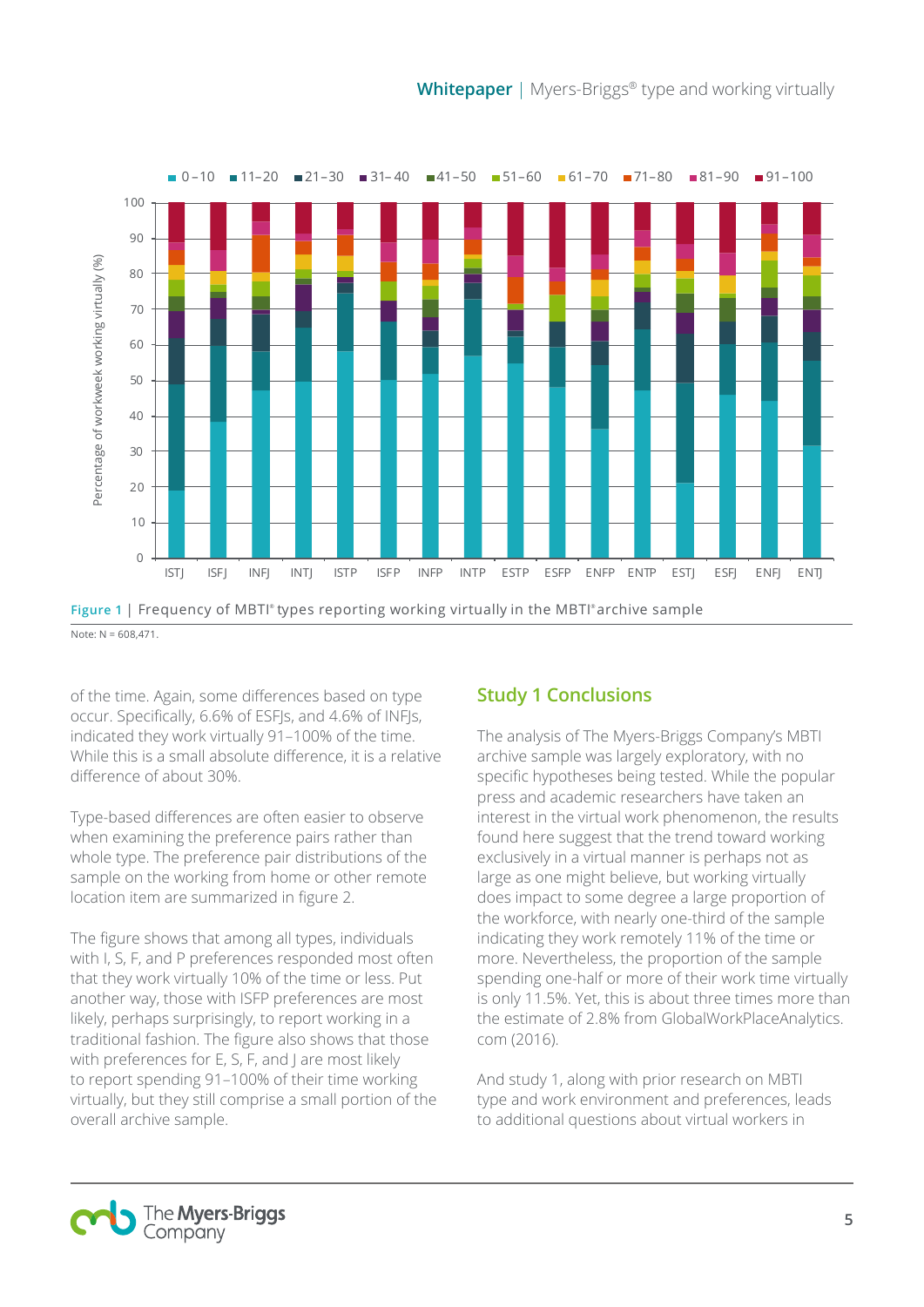

**Figure 2** | Frequency of individuals reporting working virtually by MBTI ® preference in the MBTI ® archive sample  $\overline{Note: N = 608,471}$ 

general, along with more specific questions regarding how MBTI type might play a role in determining a preference for either traditional or virtual work. As a result, a second study was developed to provide additional insights.

## **Study 2: MBTI® type and the virtual work survey**

To gain a better understanding of how MBTI type might play a role in different work setting arrangements, a second study was conducted. The study utilized the Virtual Work Survey, developed by the The Myers-Briggs Company Research Team, regarding the role of type in individuals' preference for virtual work and virtual training and development to address the following questions:

- **-** Does MBTI type play a role in determining who chooses to work virtually or in a more traditional fashion?
- **-** Does MBTI type impact the kinds of work people do or where they choose to perform their work?

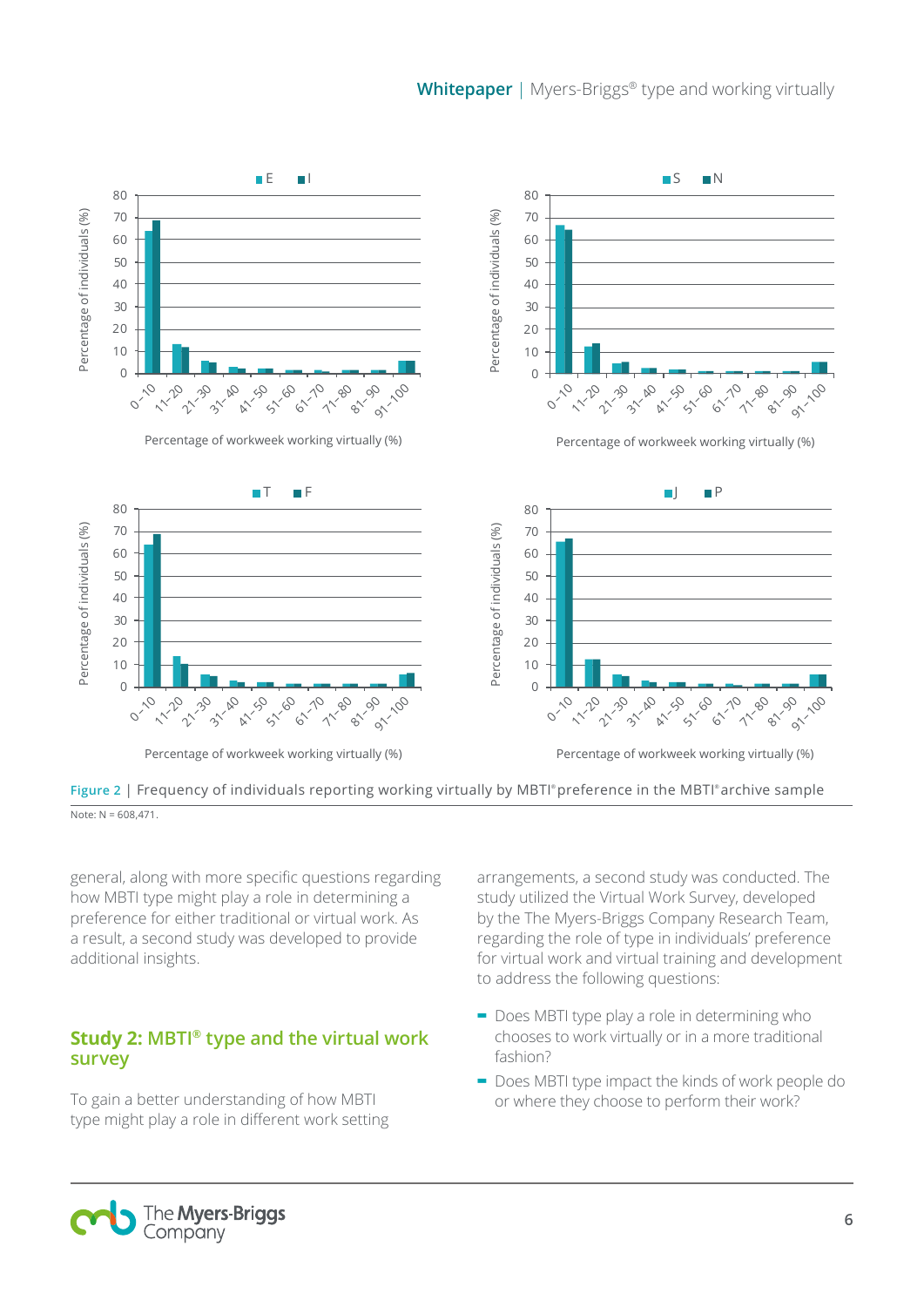- **-** Does MBTI type impact perceptions of the effectiveness of virtual work?
- **-** Does MBTI type impact the choices people make regarding virtual or in-person training and development options?

The researchers then randomly selected individuals from the MBTI archive used in study 1 to be invited to participate in study 2. Descriptions of the sample and survey follow.

#### **Development of the virtual work survey sample**

Starting with The Myers-Briggs Company's MBTI archive discussed in study 1, a sample was drawn consisting of individuals who had indicated they would be willing to participate in future research with The Myers-Briggs Company at the time they completed the MBTI Form M assessment.

The sample was stratified based on reported type and the prior response to the item regarding virtual work presented in study 1: "Percentage of time spent working in a remote or home office." The stratification was intended to obtain an approximately equal number of individuals for each of the 16 types, and to include approximately one-third of the sample



**Figure 3** | Ethnic distribution of the virtual work survey sample





#### **Figure 4** | Ethnic distribution of the virtual work survey sample

Note: N = 1,622.

who worked in a traditional environment, one-third who worked virtually 11– 50% of the time, and onethird who worked virtually 51% of the time or more. Invitations to participate were sent and data for the survey were collected online. As an incentive, those who completed the survey were offered a copy of this paper in exchange for their participation.

#### **Demographic characteristics of the virtual work survey sample**

The demographic characteristics of the survey sample are summarized in figures 3–6. Several criteria were applied to the Virtual Work Survey sample obtained (n = 2,236) to derive the final sample used for the



**Figure 5** | Organizational level distribution of the virtual work survey sample

Note: N = 1,622.

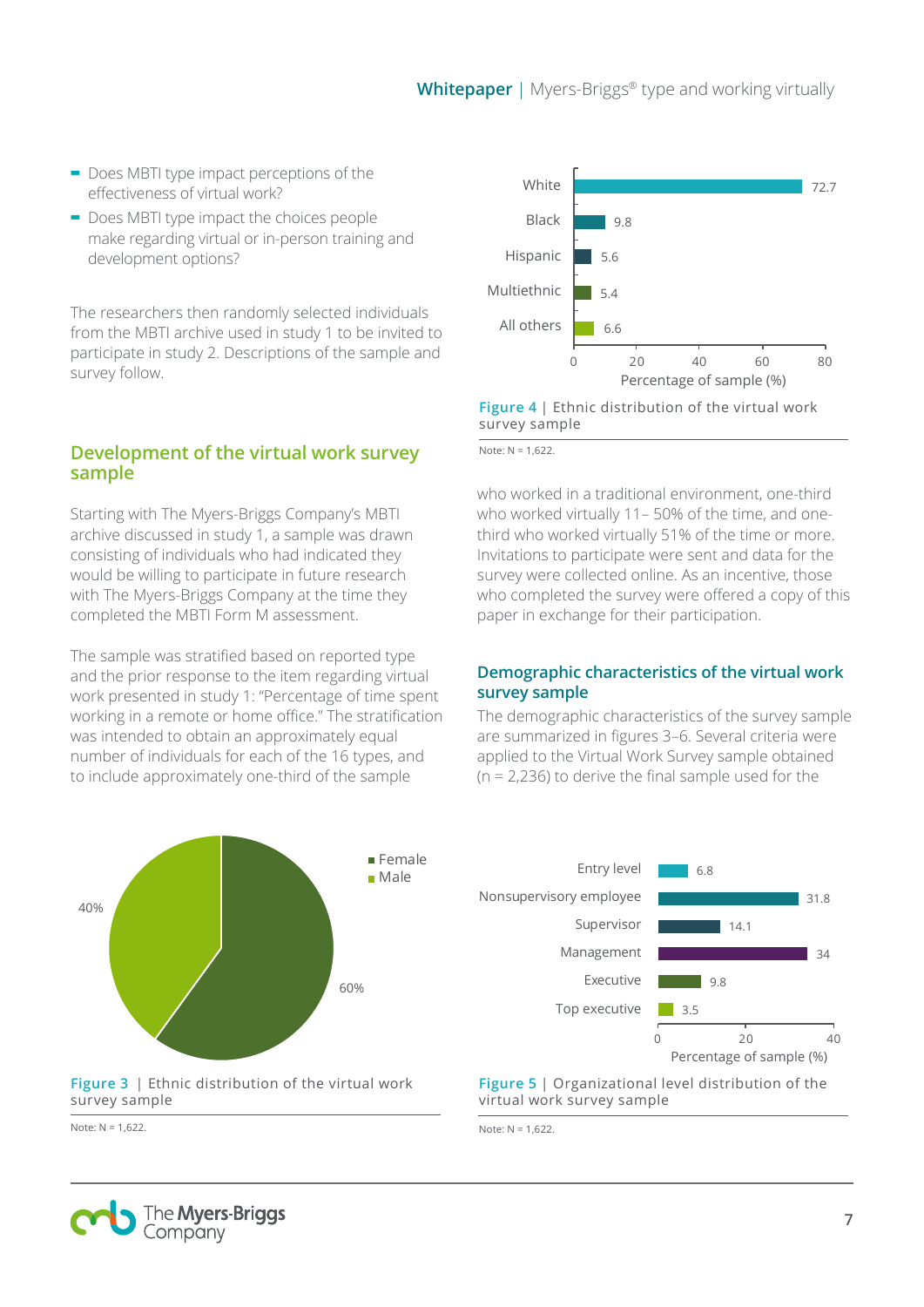study 2 analyses. First, respondents had to know their MBTI type and be at least somewhat confident that it was a good fit for them. Second, they had to be employed full- or part-time. As a result, the final sample used for the analyses reported was reduced to 1,622 individuals. The average age of the individuals in the Virtual Work Survey sample was 41 years (SD = 10.5). Their MBTI types are summarized, along with a comparison with the Form M US general representative sample (GRS) in table 2 and again graphically in figure 7. The table also shows the selfselection ratios (SSRs), which are an indication of the over- or underrepresentation of each of the whole types in the survey sample.

**Table 2 | MBTI® type distribution of the virtual work survey sample and MBTI® Form M US General Representative Sample (GRS)**

| Sample                                                | % of sample by MBTI® type |                                                                                                                                                                                                                                                                  |             |              |  |  |  |
|-------------------------------------------------------|---------------------------|------------------------------------------------------------------------------------------------------------------------------------------------------------------------------------------------------------------------------------------------------------------|-------------|--------------|--|--|--|
|                                                       | <b>ISTJ</b>               | <b>ISFJ</b>                                                                                                                                                                                                                                                      | <b>INFJ</b> | <b>INTJ</b>  |  |  |  |
| <b>Virtual work survey</b><br>sample                  | 12.9                      | 0.9                                                                                                                                                                                                                                                              | 4.7         | 11.7         |  |  |  |
| <b>MBTI Form M US GRS</b>                             | 11.6                      | 12.9                                                                                                                                                                                                                                                             | 1.5         | 2.1          |  |  |  |
| <b>SSR</b>                                            | 0.9                       | 4.3                                                                                                                                                                                                                                                              | 0.3         | 0.2          |  |  |  |
|                                                       | <b>ISTP</b>               | <b>ISFP</b>                                                                                                                                                                                                                                                      | <b>INFP</b> | <b>INTP</b>  |  |  |  |
| <b>Virtual work survey</b><br>sample                  | 4.1                       | 1.3                                                                                                                                                                                                                                                              | 6.5         | 7.7          |  |  |  |
| <b>MBTI Form M US GRS</b>                             | 5.4                       | 4.1                                                                                                                                                                                                                                                              | 4.4         | 3.3          |  |  |  |
| <b>SSR</b>                                            | 1.3                       | 8.0                                                                                                                                                                                                                                                              | 0.7         | 0.4          |  |  |  |
|                                                       | <b>ESTP</b>               | <b>ESFP</b>                                                                                                                                                                                                                                                      | <b>ENFP</b> | <b>ENTP</b>  |  |  |  |
| <b>Virtual work survey</b><br>sample                  | 3.2                       | 1.3                                                                                                                                                                                                                                                              | 7.9         | 6.4          |  |  |  |
| <b>MBTI Form M US GRS</b>                             | 4.3                       | 3.2                                                                                                                                                                                                                                                              | 8.1         | 3.2          |  |  |  |
| <b>SSR</b>                                            | 1.3                       | 5.0                                                                                                                                                                                                                                                              | 1.0         | 0.5          |  |  |  |
|                                                       | <b>ESTJ</b>               | <b>ESFJ</b>                                                                                                                                                                                                                                                      | <b>ENFJ</b> | <b>ENTJ</b>  |  |  |  |
| <b>Virtual work survey</b><br>sample                  | 10.1                      | 0.9                                                                                                                                                                                                                                                              | 4.8         | 10.2         |  |  |  |
| <b>MBTI Form M US GRS</b>                             | 8.7                       | 10.1                                                                                                                                                                                                                                                             | 2.5         | 1.8          |  |  |  |
| <b>SSR</b>                                            | 0.9                       | 3.2                                                                                                                                                                                                                                                              | 0.5         | 0.2          |  |  |  |
| $\mathbf{M}$ . $\mathbf{M}$ . The set of $\mathbf{C}$ |                           | $-1$ $\leq$ $\leq$ $\leq$ $\leq$ $\leq$ $\leq$ $\leq$ $\leq$ $\leq$ $\leq$ $\leq$ $\leq$ $\leq$ $\leq$ $\leq$ $\leq$ $\leq$ $\leq$ $\leq$ $\leq$ $\leq$ $\leq$ $\leq$ $\leq$ $\leq$ $\leq$ $\leq$ $\leq$ $\leq$ $\leq$ $\leq$ $\leq$ $\leq$ $\leq$ $\leq$ $\leq$ |             | MULIC CDC MI |  |  |  |

Note: Virtual Work Survey sample, N = 1,622; MBTI Form M US GRS, N = 3,009.

The table and figure show that individuals with preferences for ESFP and ISFP are among the most underrepresented in the sample, while those with preferences for INTJ and ENTJ are among the most overrepresented in the sample. Although an attempt was made to obtain approximately equal numbers of respondents reporting each of the MBTI types, the data show that the targets were missed. There were insufficient ISFPs in the original outreach, and their numbers are very low in the survey sample, with only 20 included. The number of individuals with preferences for ESFP was also much smaller than desired, with only 32 included. On the other hand,

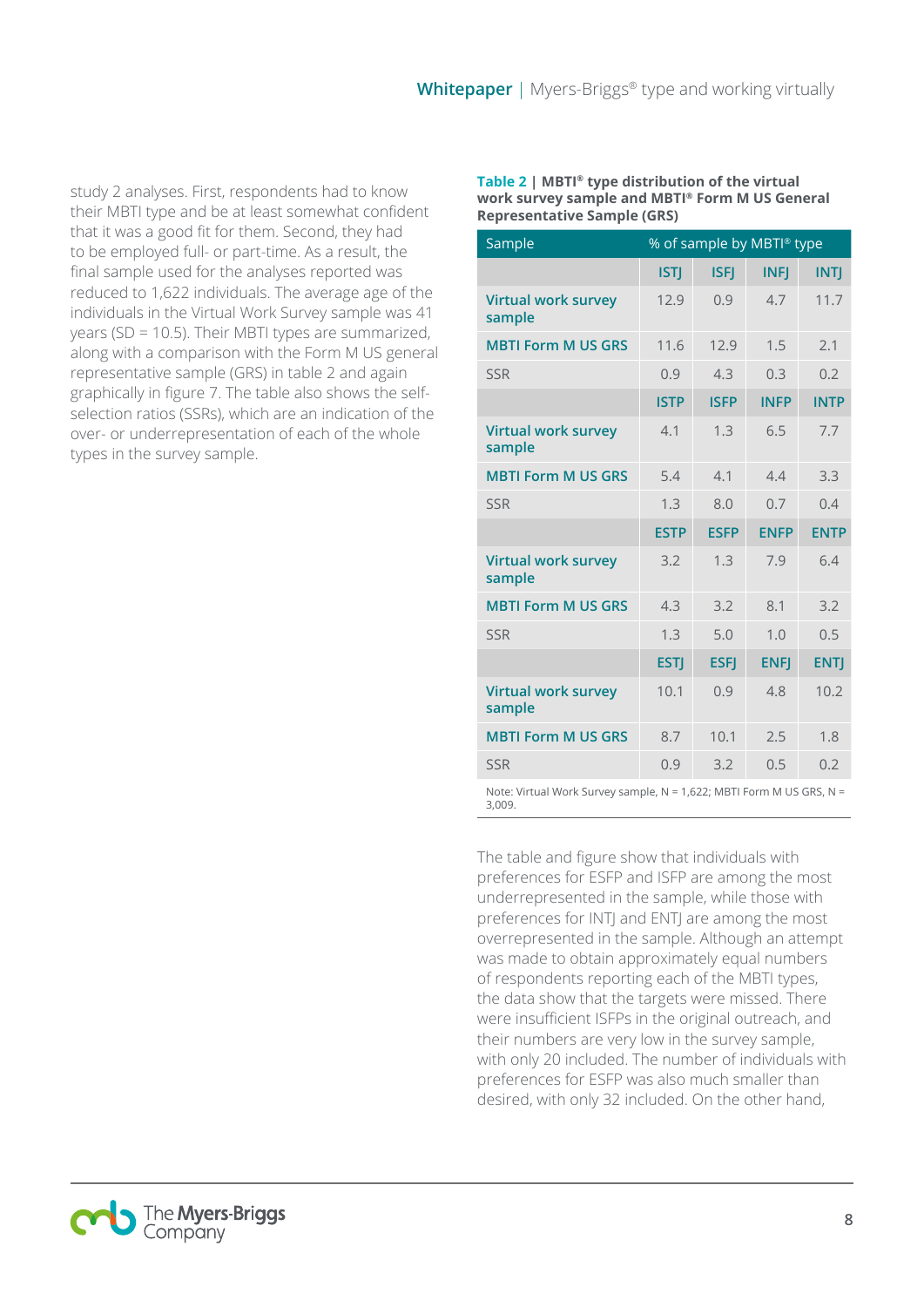**Whitepaper** | Myers-Briggs® type and working virtually



#### **Figure 6** | Occupational distribution of the virtual work survey sample

Note: N = 1,622. \*"Other" includes military-specific occupations; transportation and materials moving; protective services; personal care and personal service; farming, fishing, and forestry; construction and extraction—each 1% or less of the overall sample.

ISTJs closely matched the Form M US GRS, as did ESTI<sub>S</sub>.

#### **Survey description**

The survey developed by the The Myers-Briggs Company research team addressed a number of questions regarding the perceptions of employed adults. It asked respondents to indicate their verified, or "best-fit," type, along with their degree of confidence that it was indeed the best fit for them. In addition, a series of items focused on different areas of interest to the researchers intended to address the research questions identified. Each of these areas of interest is discussed below.

#### **Virtual work items**

Seven items were used to measure the respondents' virtual work preferences.

In addition to the virtual work item associated with study 1, "Percentage of time spent working in a

remote or home office," respondents from the archive sample were asked on the Virtual Work Survey additional items regarding virtual work.

Using a five-point Likert-type response scale ranging from  $1 =$  never to  $5 =$  always, the survey asked workers as part of their normal job duties how frequently they

- **-** Work remotely (off-site from a central office location)
- **-** Interact with co-workers face-to-face
- **-** Interact with co-workers virtually (i.e., using telecommunications and information technologies)
- **-** Interact with outside parties (non–co-workers) faceto-face
- **-** Interact with outside parties (non–co-workers) virtually

Respondents were then asked to identify as either a traditional worker, a virtual worker, or a third category, mobile worker – defined as an individual working outside the home office (such as in a Wi-Fi café)

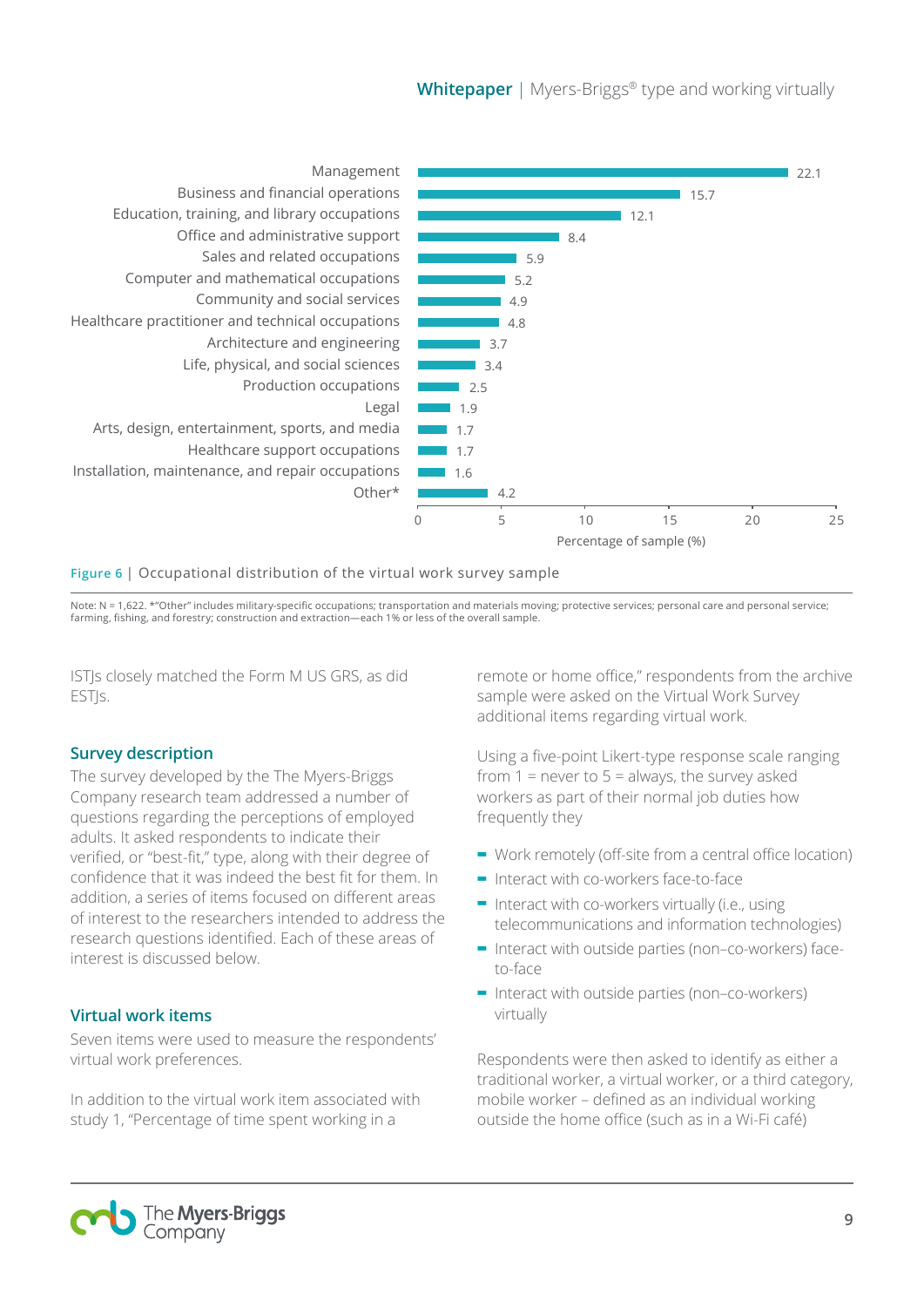

Note: Virtual Work Survey sample,  $N = 1,622; MBTI<sup>*</sup>$  Form M US GRS,  $N = 3,009$ .

or even in the company office but not using office connections. Options included three subcategories of mobile worker – internally transient, externally mobile, and internally mobile – in an attempt to capture some of the newer work setting arrangements being used in organizations. (More information about mobile workers is provided later in this section.)

#### **Work activity items**

Six items measured various activities that might be performed while working in different settings. The items were all asked using a five-point response scale ranging from  $1 =$  never to  $5 =$  always. The activities measured included the following:

- **-** Spend time focused on a specific task
- **-** Take a break from work to talk with others
- **-** Take a break from work for some quiet time
- **-** Multitask with work and nonwork activities
- **-** Work with background noise (TV, radio, podcasts)

**-** Use work-based social media sites, such as LinkedIn or Slack

#### **Outcome of virtual work items**

The survey included 13 items asking respondents to rate various outcomes they experienced when working virtually. Each outcome was rated on a fivepoint response scale ranging from  $1 =$  disagree to  $5 =$ agree. The outcomes measured included

- **-** I am more productive
- **-** I miss being able to talk to people informally
- **-** I am less stressed
- **-** I enjoy the solitud.
- **-** I am more engaged with my work
- **-** I feel lonely
- **-** I am better organized
- **-** I take more breaks from work
- **-** I am frustrated by slow communication from coworkers

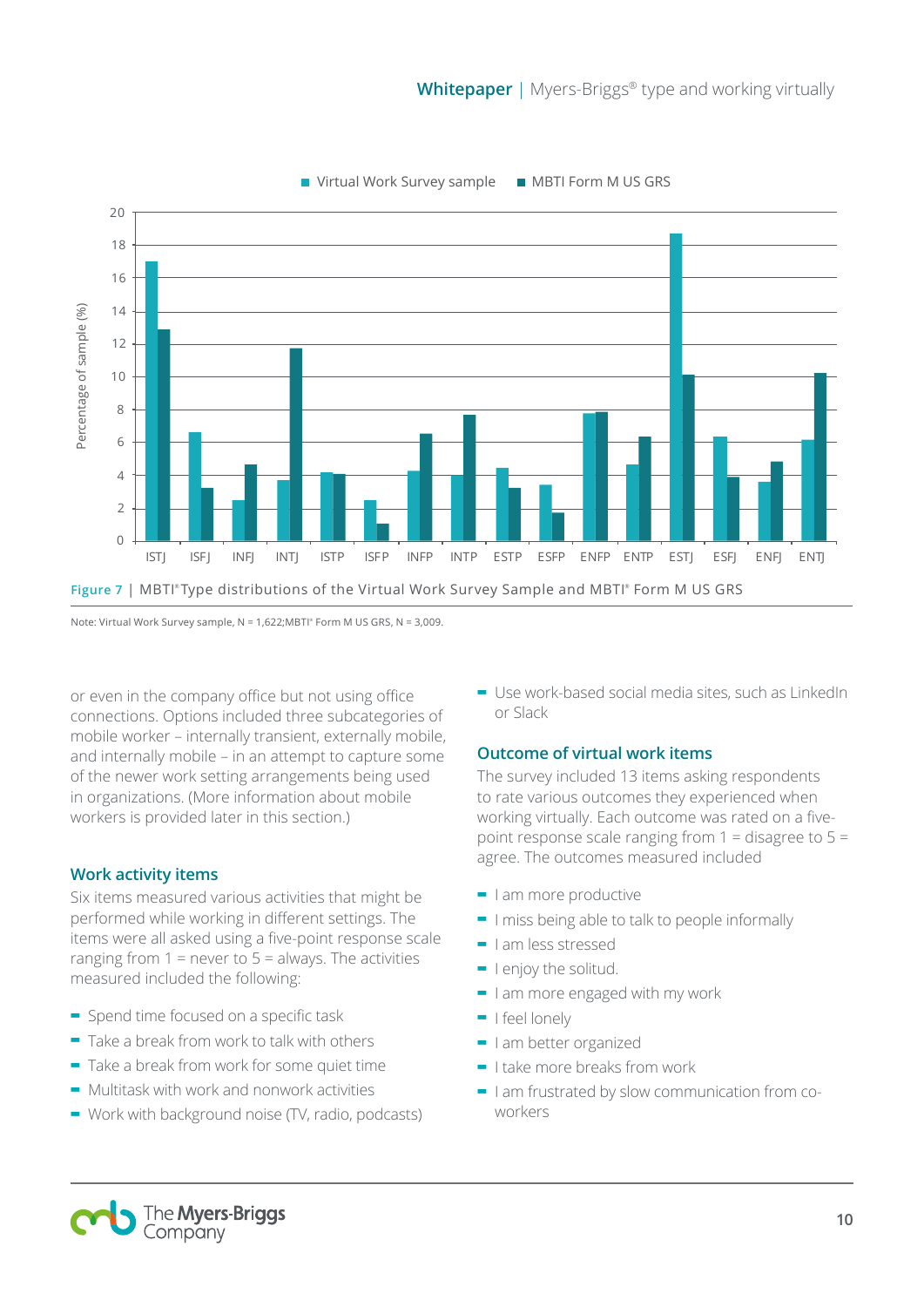- **-** I feel isolated
- **-** I am not aware of what is happening in my organization
- **-** I can be easily reached by co-workers
- **-** I can easily reach my co-workers

#### **Training and development preference items**

Training and development preferences were evaluated from a number of perspectives. First, seven items asked about the usefulness of different training and development approaches (videos, lectures, textbooks/reading, PowerPoint presentations, group discussions, live webinars, and recorded webinars) using a five-point scale ranging from 1 = useful to 5 = useless. Next, four items asked how valuable respondents found different training features (self-paced online modules, virtual interactions, video capability, multimedia) on a five-point scale ranging from  $1 = not$  valuable at all to  $5 = \text{very}$ valuable. Finally, three items examined respondents' preference for either attending training alone or

as part of a group, and for in-person versus online training and development.

#### **Type of work items**

A series of questions developed to examine potential behavioral differences based on work location were also included. These items examined different activities individuals might engage in while at work, using a five-point response scale ranging from 1 = never to  $5 =$  always.

#### **Survey outcomes**

Study 2 results based on the survey items detailed above are summarized next. First is a detailed look at three items related to virtual, mobile, and traditional work and personality type, with a goal of identifying how MBTI type is related to work setting



Note: Work Survey sample, N = 1,622.

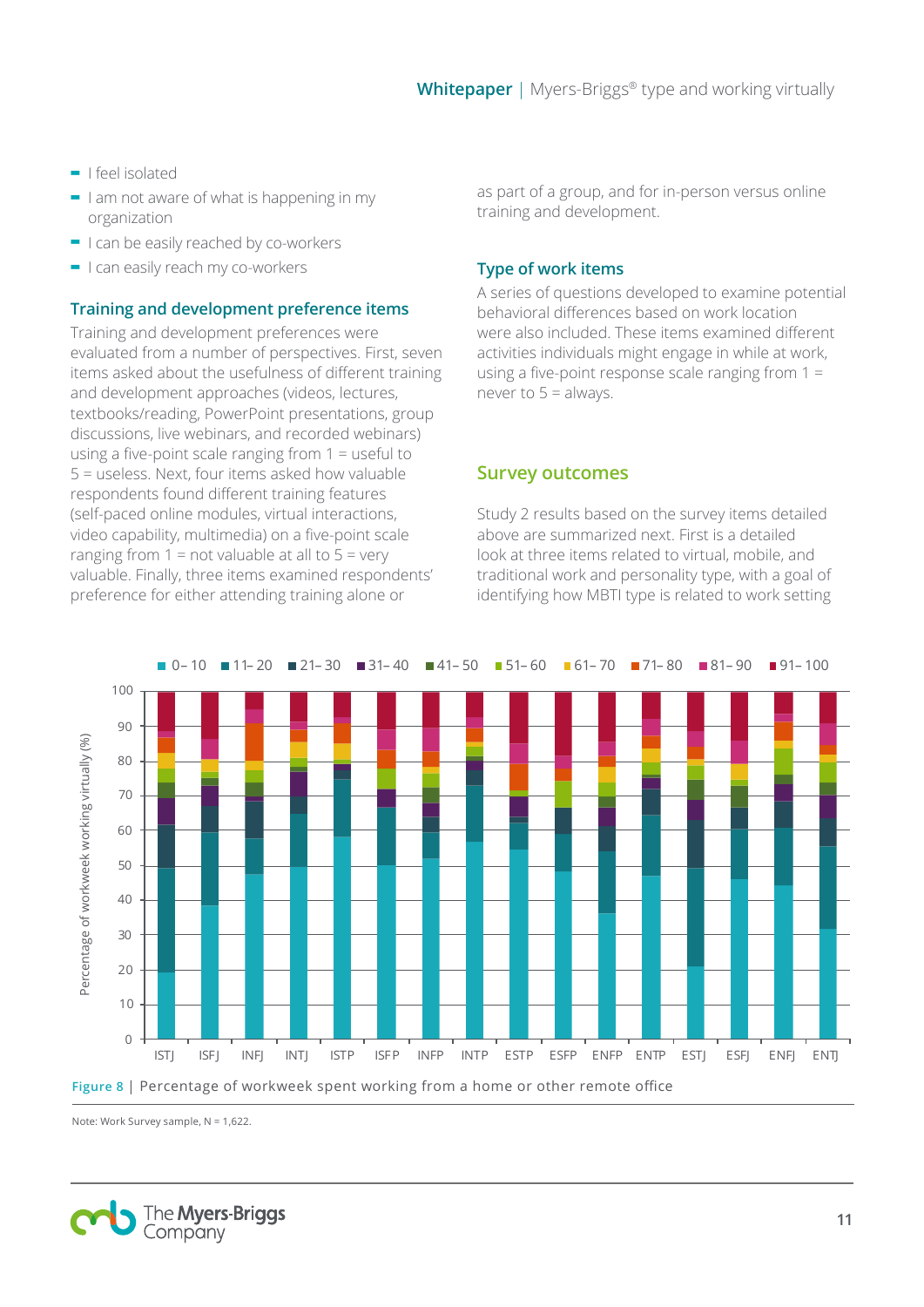arrangements. Next, the remaining content areas (e.g., work activities and outcomes of virtual work), are examined based on work setting categories (traditional, mobile, or virtual) developed as a result of the analysis of the Virtual Work Survey items, as well as MBTI types. The items on training and development preferences are examined based solely on MBTI type preferences.

#### **Frequency of traditional, mobile, and virtual work in the survey sample by MBTI® type**

The three items used to examine traditional, mobile, and virtual work are examined next by MBTI type.

Each of the items differed in the specific information that was asked, providing different perspectives on traditional and nontraditional work setting arrangements.

The first item was the same as the one used in study 1: "Percentage of time spent working in a remote or home office." Results are summarized in figure 8.

Compared to figure 1 (p. 4), Figure 8 shows much more variability in the relative reporting of time spent working from home or other remote location. In the survey sample, only 20% of individuals with preferences for ISTJ reported working from home or other remote location 10% of the time or less.

In contrast, 58% of individuals with preferences for ISTP reported working from home or other remote location less than 10% of the time. On the other end of the measure, 18.5% of individuals with preferences for ESFP were most likely to report spending 91–100% of their time working from home or other remote location, while only 5.3% of those with preferences for INFJ reported spending 91–100% of their time working from home or other remote location. Differences between the estimates from study 1 and



**Figure 9** | Traditional, mobile, and virtual work setting arrangements based on MBTI® Type

Note: Work Survey sample, N = 1,622.

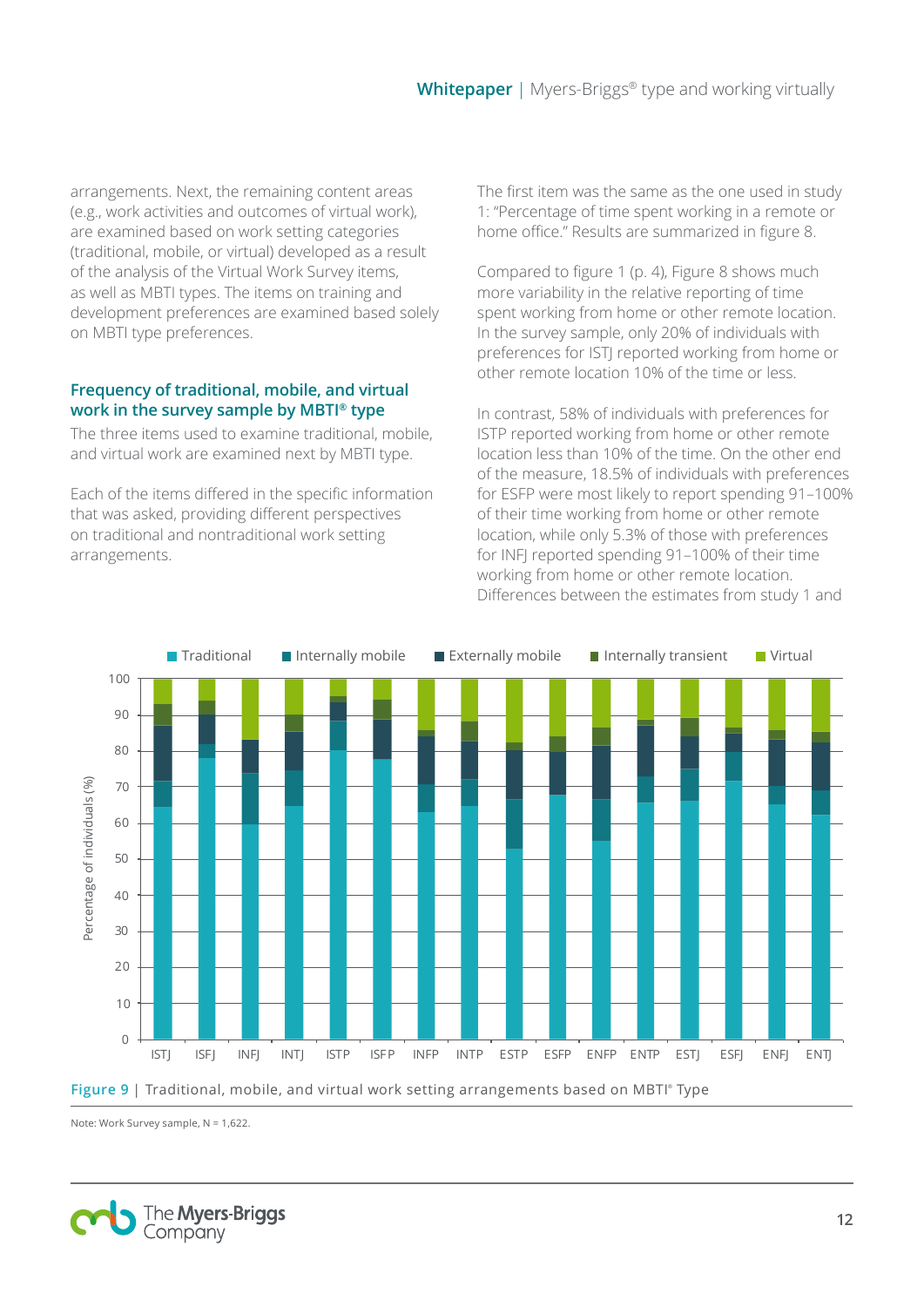study 2 are due in part to sample size, and the fact that completing a survey requires more time and effort than a single demographic item as part of an overall assessment process.

Therefore, readers interested in a best estimate of the prevalence of employees working virtually should refer to study 1 results.

A second survey item was intended to differentiate between traditional, mobile, and virtual workers by asking individuals to describe how they utilize the central office location during a typical week.

The mobile category was further refined into subcategories internally mobile, externally mobile, and internally transient. Each of these terms describes a different form of mobile work that does not require the use of a home office or other remote office typically associated with virtual work.

Options included the following:

- **-** I do not have an assigned workspace and typically do not work from the central office location. *[virtual worker]*
- **-** I do not have an assigned workspace and typically do work from the central office location. *[internally transient mobile worker]*
- **-** I do have an assigned workspace but typically work offsite from the central office location. *[externally mobile worker]*
- **-** I do have an assigned workspace but typically work in a different area of the central office location. *[internally mobile worker]*
- **-** I do have an assigned workspace and typically work in that assigned workspace at the central office location. *[traditional worker]*

Results for this item by MBTI type are summarized and presented in figure 9, which indicates that, as



Note: Work Survey sample, N = 1,622.

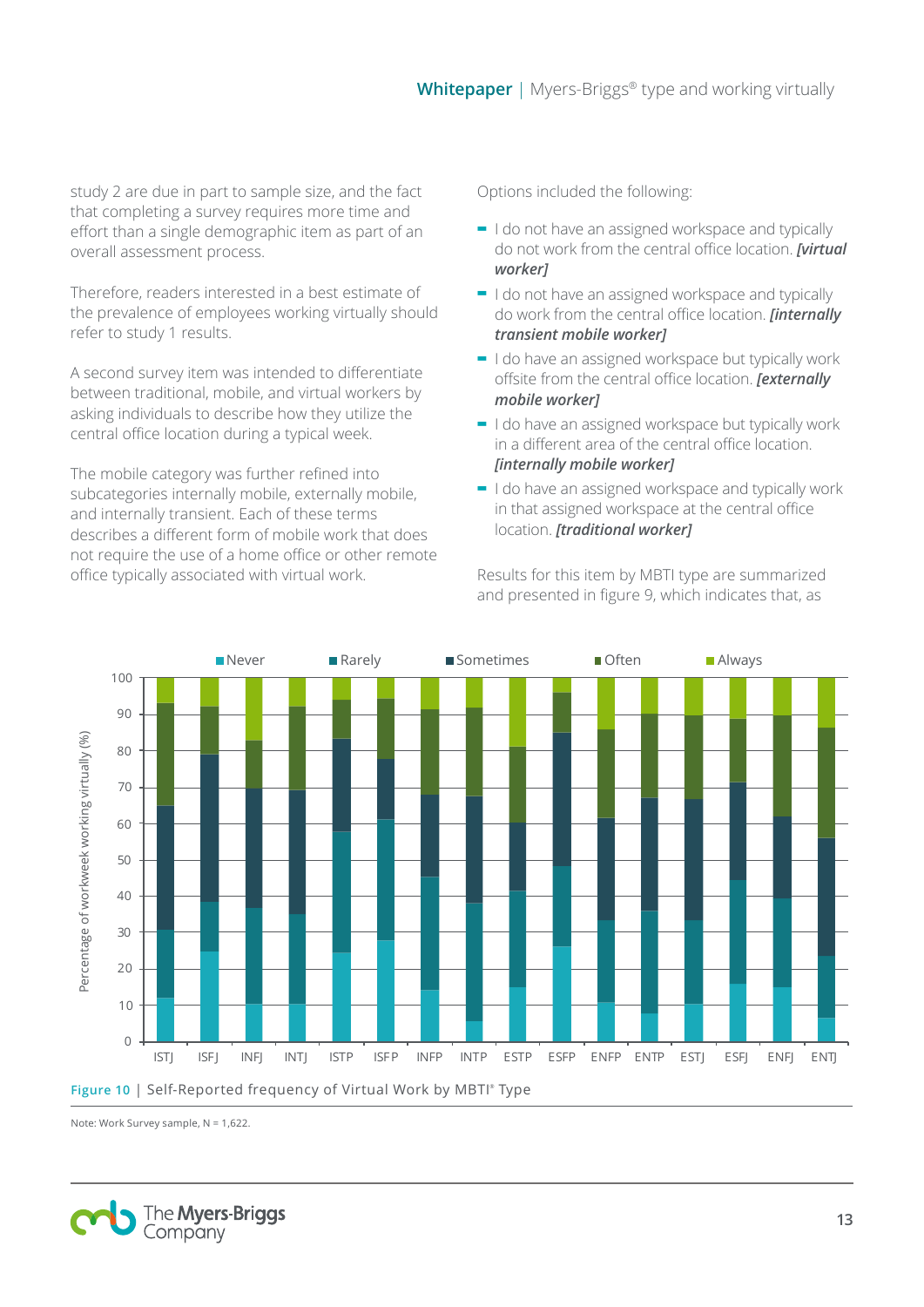|                                                                           |             | M                  |        |         | <b>SD</b>          |        |         |                     |                |        |       |
|---------------------------------------------------------------------------|-------------|--------------------|--------|---------|--------------------|--------|---------|---------------------|----------------|--------|-------|
| Work activity                                                             | $\mathbb Z$ | <b>Traditional</b> | Mobile | Virtual | <b>Traditional</b> | Mobile | Virtual | 占<br>$\overline{z}$ | ă<br>$\bigcap$ | LL.    | Sig.  |
| Spend time focused on a<br>specific task                                  | 1,439       | 3.93               | 3.95   | 4.03    | 0.655              | 0.605  | 0.644   | $\overline{2}$      | 1,436          | 1.955  | 0.142 |
| Take a break from work to<br>talk with others                             | 1,440       | 3.13               | 3.10   | 2.91    | 0.803              | 0.798  | 0.848   | $\overline{2}$      | 1,437          | 5.488  | 0.004 |
| Take a break from work<br>for some quiet time                             | 1,438       | 2.56               | 2.54   | 2.61    | 0.955              | 0.923  | 0.932   | $\overline{2}$      | 1,435          | 0.369  | 0.691 |
| Multitask with work and<br>non-work activities                            | 1,437       | 3.06               | 3.09   | 3.12    | 1.073              | 1.044  | 1.008   | $\overline{2}$      | 1,434          | 0.267  | 0.766 |
| Work with background<br>noise (TV, radio, podcasts)                       | 1,436       | 2.79               | 2.88   | 2.74    | 1.372              | 1.284  | 1.290   | $\overline{2}$      | 1,433          | 1.270  | 0.281 |
| Use work-based social<br>media sites, such as<br><b>LinkedIn or Slack</b> | 1,438       | 2.12               | 2.40   | 2.63    | 1.106              | 1.123  | 1.088   | $\overline{2}$      | 1,435          | 16.818 | 0.001 |

**Table 3 | Analysis of work activities based on work setting arrangement category**

Note: Virtual Work Survey sample, N = 1,622. Green indicates a significantly lower mean than for the other categories; orange indicates a significantly higher mean.

was found in study 1, most workers still work in a traditional fashion. On this item, individuals with preferences for ESTP were most likely to report being a virtual worker, while those with preferences for ISTP were least likely to report being a virtual worker. Only a small percentage of workers, across all 16 types, reported being internally transient; individuals with preferences for ENFP were most likely to report being externally mobile, and ISTPs were most likely to report being a traditional worker. Individuals with preferences for INFJ and ESTP, and to a lesser extent ENFP, were more likely to report being internally mobile.

Finally, another item on the survey asked respondents to indicate how frequently they worked remotely. The results for this item are summarized in figure 10. Here, nearly 30% of ISFPs reported that they never work remotely, while only 6.6% of ENTJs indicated that they never work remotely. On the other end of the measure, nearly 20% of ESTPs indicated that they always work remotely, while only 5.6% of

ISFPs, followed by 6.1% of ISTPs, indicated that they always work remotely.

#### **Summary of virtual work items and MBTI® type**

Analysis of the frequency distributions of the three virtual work items suggests that there are some small differences based on MBTI type regarding the degree to which people work in a traditional, mobile, or virtual manner. However, the patterns are not clear across the three items, suggesting that the specific way an item is asked changes how individuals respond, or that the concepts of traditional, mobile, and virtual work are not clear to the them. To further examine this issue, Pearson and Spearman correlations were computed among the three items. The items were found to correlate fairly highly, but not so highly as to suggest redundancy. The average correlation (ignoring the direction of the correlation) was  $r = .44$ . As a result, data from study 1, which are based on a much larger sample, likely provide the

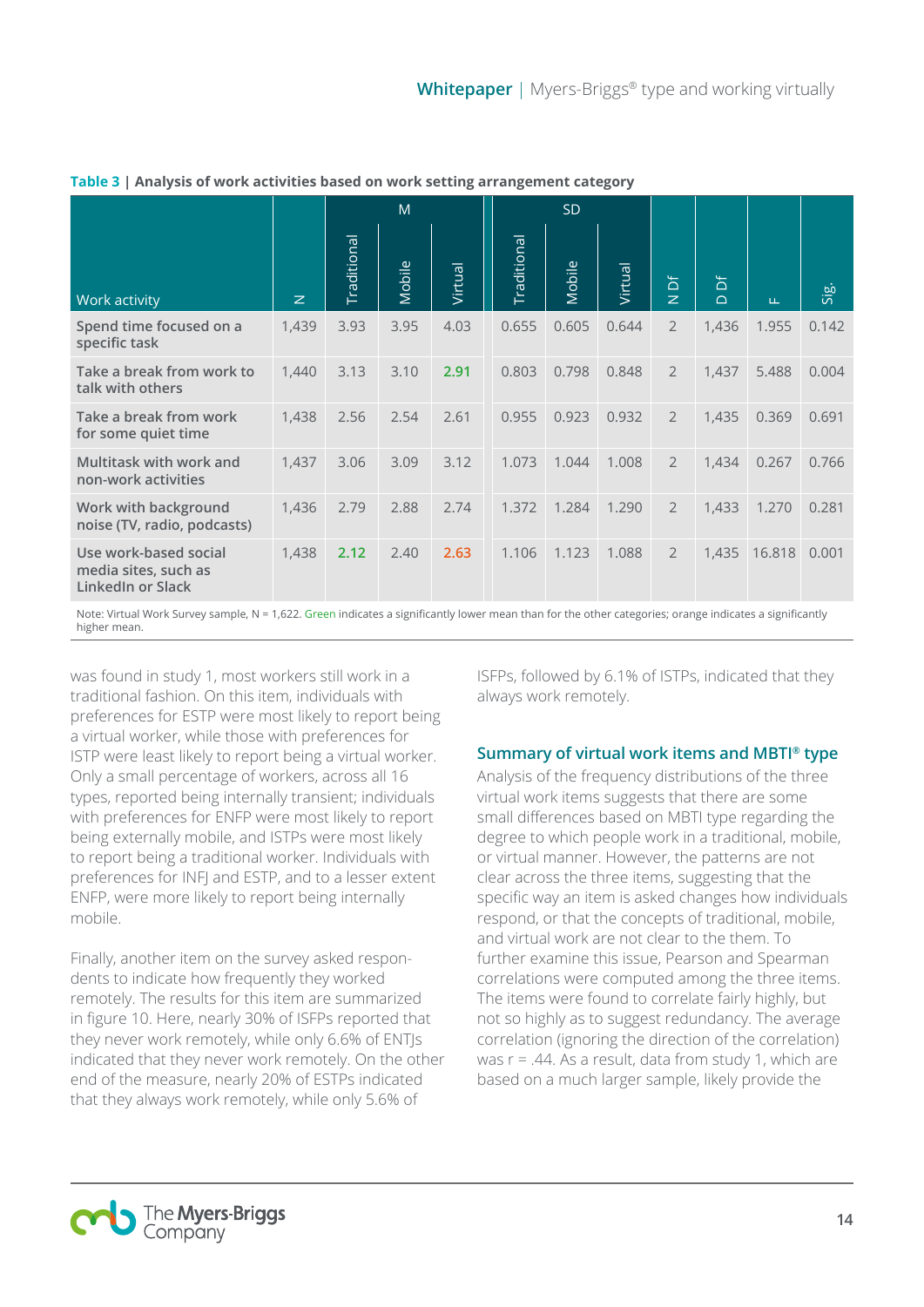|                                                               |                | M           |        |         | <b>SD</b>          |        |         |                     |             |        |       |
|---------------------------------------------------------------|----------------|-------------|--------|---------|--------------------|--------|---------|---------------------|-------------|--------|-------|
| Outcome Item                                                  | $\overline{z}$ | Traditional | Mobile | Virtual | <b>Traditional</b> | Mobile | Virtual | ð<br>$\overline{z}$ | ď<br>$\Box$ | Щ      | Sig.  |
| I am more productive.                                         | 1,502          | 3.56        | 4.03   | 4.18    | 1.11               | 0.99   | 0.99    | $\overline{2}$      | 1,499       | 40.044 | 0.001 |
| I miss being able to talk to<br>people informally.            | 1,499          | 3.43        | 3.37   | 3.57    | 1.24               | 1.27   | 1.25    | $\overline{2}$      | 1,496       | 2.166  | 0.115 |
| I am less stressed.                                           | 1,500          | 3.82        | 3.90   | 4.00    | 1.01               | 1.09   | 1.10    | $\overline{2}$      | 1,497       | 1.993  | 0.137 |
| I enjoy the solitude.                                         | 1,496          | 3.67        | 3.76   | 3.59    | 1.10               | 1.15   | 1.22    | $\overline{2}$      | 1,493       | 2.396  | 0.091 |
| I am more engaged with<br>my work.                            | 1,497          | 3.57        | 3.89   | 3.88    | 1.11               | 1.08   | 1.11    | $\overline{2}$      | 1,494       | 13.995 | 0.001 |
| I feel lonely.                                                | 1,498          | 2.44        | 2.31   | 2.35    | 1.20               | 1.25   | 1.28    | $\overline{2}$      | 1,495       | 1.649  | 0.193 |
| I am better organized.                                        | 1,487          | 3.33        | 3.63   | 3.76    | 1.04               | 1.08   | 1.09    | $\overline{2}$      | 1,484       | 16.514 | 0.001 |
| I take more breaks from<br>work.                              | 1,499          | 3.06        | 2.74   | 2.65    | 1.22               | 1.27   | 1.37    | $\overline{2}$      | 1,496       | 12.259 | 0.001 |
| I am frustrated by slow<br>communication from<br>co-workers.  | 1,495          | 3.11        | 2.90   | 3.00    | 1.16               | 1.26   | 1.32    | $\overline{2}$      | 1,492       | 4.383  | 0.013 |
| I feel isolated.                                              | 1,489          | 2.34        | 2.18   | 2.30    | 1.21               | 1.24   | 1.26    | $\overline{2}$      | 1,486       | 2.822  | 0.060 |
| I am not aware of what<br>is happening in my<br>organization. | 1,494          | 2.96        | 2.58   | 2.68    | 1.23               | 1.26   | 1.29    | $\overline{2}$      | 1,491       | 14.407 | 0.001 |
| I can be easily reached by<br>co-workers.                     | 1,500          | 4.25        | 4.51   | 4.67    | 0.86               | 0.75   | 0.59    | $\overline{2}$      | 1,497       | 28.582 | 0.001 |
| I can easily reach my<br>co-workers.                          | 1,499          | 3.91        | 4.15   | 4.23    | 0.93               | 0.93   | 0.89    | $\overline{2}$      | 1,496       | 13.651 | 0.001 |

#### **Table 5 | Analysis of outcome item results based on work setting arrangement category**

Note: Virtual Work Survey sample, N = 1,622. Green indicates a significantly lower mean than for the other categories; orange indicates a significantly higher mean.

best estimate of the type distribution and the extent to which individuals work virtually.

Given the correlations among the items, and the desire for the remaining analyses to provide as much clarity and insight as possible, the three items were combined to create a new category, termed "work setting arrangement." Based on the pattern of responses across all three items, respondents were categorized as either traditional, mobile, or virtual. Individuals whose responses across the

three items were inconsistent were removed from remaining analysis in order to provide as much clarity as possible regarding traditional, virtual, and mobile work. As a result of some individuals being removed, the sample was reduced to 1,521 respondents. 1

The new work setting arrangement category variable was then examined to see whether the updated approach led to differences in the distribution of MBTI type preferences. To evaluate any differences, chi-square analyses were conducted. The results

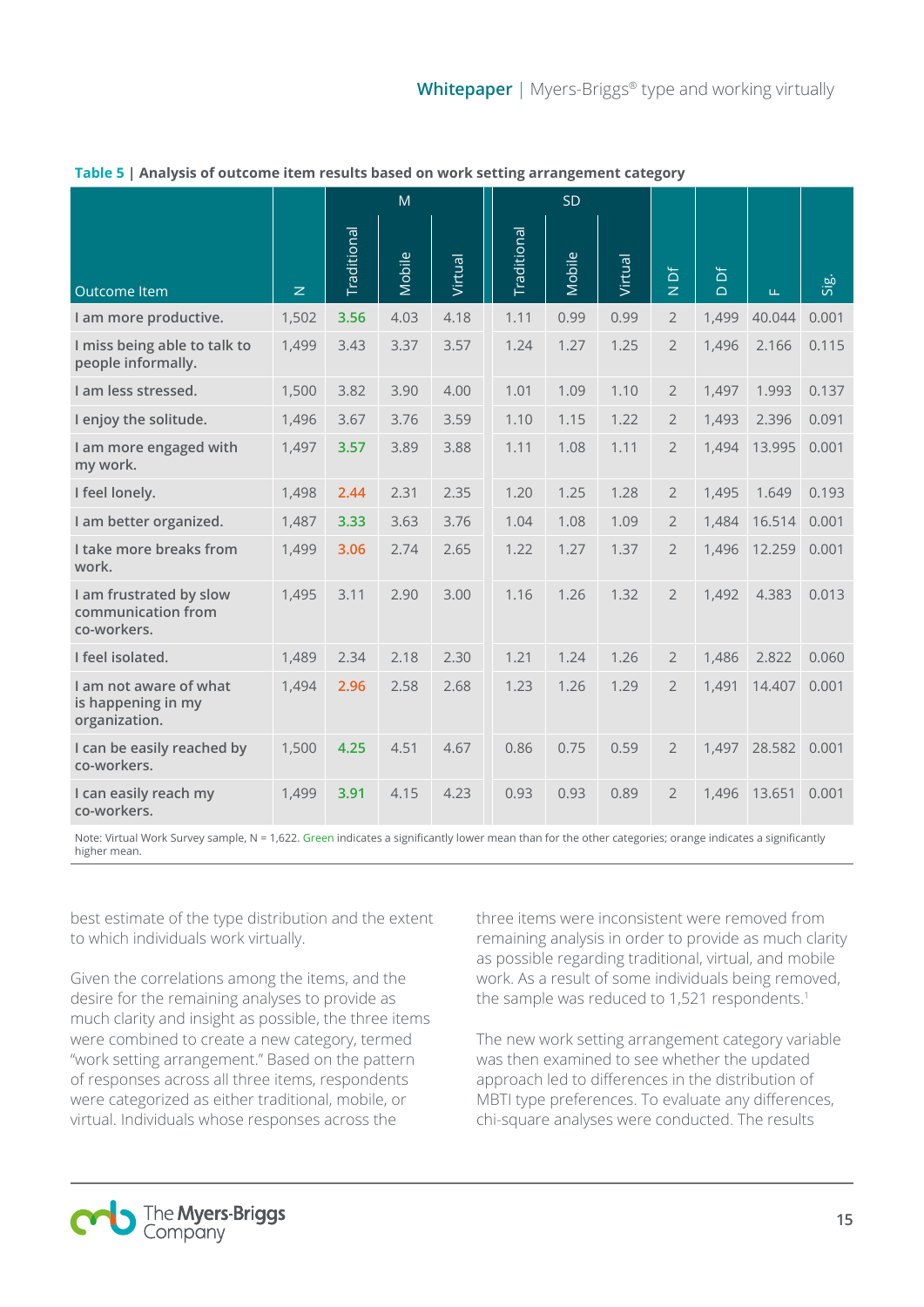indicated that there were no distribution differences based on the work setting arrangement category for the E–I and S–N preference pairs; however, there were significant differences on T-F and J-P.<sup>2</sup> The results showed that individuals with preferences for Thinking and Judging were more likely to fall in the mobile or virtual work category, and those with preferences for Feeling and Perceiving were more likely to fall into the traditional work category. A validation check was run on the reclassification using four of the work preference items, and the results indicated that the reclassification was consistent with the reported rates of interacting with co-workers face-to-face and virtually, as well as outside parties face-to-face and virtually. The revised work setting arrangement category variable is used for the remaining analyses. Given the small differences in worker categories and MBTI types and preferences, the remaining analyses examine type preferences and worker categories in separate analyses.

## **Work activities**

Work activities were analyzed based on two different criteria: work setting arrangement category and MBTI preferences. A summary of these analyses follows.

#### **Work activities based on work setting arrangement category**

Analyses were conducted to compare the degree to which work-related activities differed based on the work setting arrangement category variable. The results of these analyses are reported in table 3. 3 The results show that there were few differences based on worker categories, with only two of the six items showing significant differences. Virtual workers were less likely to indicate that they take a break from work to talk to others compared to both traditional and mobile workers. On the other hand, virtual workers were more likely to indicate that they use work-based social media sites compared to traditional and mobile workers. On these same items, mobile workers also differed significantly from traditional workers, who

reported the least use of work-based social media sites.

#### **Work activities based on MBTI® type preferences**

The same set of items presented in table 3 were analyzed based on MBTI preference pairs rather than whole four-letter MBTI type due to the small sample sizes for some of the whole types. Those items with significant differences are reported in table 4 (p. 15). The differences found from the set of six total items are consistent with what would be expected but are also likely confounded due to completing the analyses based on preferences rather than whole types. Differences were found on at least one preference pair for all the work activity items. Rather than means and standard deviations, the table reports the conclusions drawn from the analysis, where the item is listed under the preference with the significantly larger mean for the preference pair comparison.

### **Analysis by work setting arrangement category**

The outcome items were examined based on the revised variable of traditional, mobile, or virtual work. 4 The results for the items are summarized in table 5. The results show a clear pattern of differences between the traditional workers compared to the mobile and virtual workers. Significant mean differences are indicated with color coding. The table shows that when working virtually, traditional workers feel less productive compared to those who are classified as mobile or virtual workers.

Similarly, traditional workers feel less engaged, less well organized, and less able to reach or be reached by their co-workers compared to mobile and virtual workers. Mobile and virtual employees, when working remotely, report feeling less lonely and taking fewer breaks from work. Overall, the pattern of results suggests that each worker category, specifically traditional compared to mobile and virtual, find working in a manner that is consistent with their typical work experience more positive – a result that is not surprising. However, an implication of this finding is that should an organization transition traditional workers to mobile or virtual status, there might be

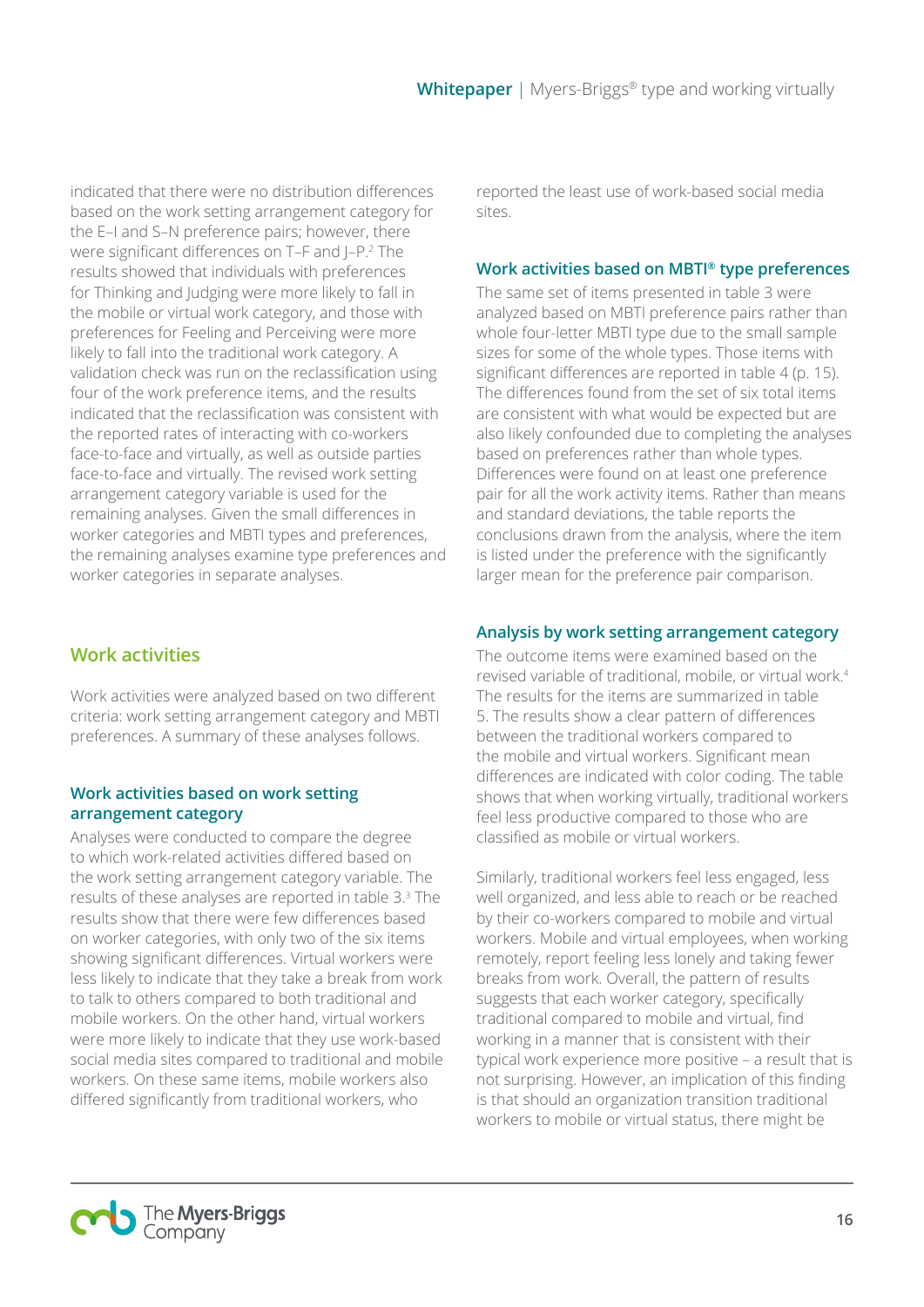negative reactions. Similarly, transitioning a mobile or virtual worker to a traditional status might result in some negative reactions as well. It is also important to note that no differences were found for their missing informal conversations, stress, feelings of solitude, frustration with communication, or feeling isolated.

#### **Table 4 | Significant differences on work activity items based on MBTI® type preferences**

| Is are more likely to<br>endorse:                                                                                        |
|--------------------------------------------------------------------------------------------------------------------------|
| Take a break from work<br>for some quiet time                                                                            |
| Ns are more likely to<br>endorse:                                                                                        |
|                                                                                                                          |
| Fs are more likely to<br>endorse:                                                                                        |
| $\blacksquare$ Multitask with work and<br>nonwork activities<br>• Work with background<br>noise (TV, radio,<br>podcasts) |
| Ps are more likely to<br>endorse:                                                                                        |
|                                                                                                                          |
|                                                                                                                          |

Note: Adapted from the MBTI® Manual (Myers, McCaulley, Quenk, & Hammer,1998).

#### **Analysis by MBTI® type preferences**

The outcome items were also examined based on MBTI preference pairs,<sup>5</sup> again due to some of the very small sample sizes for whole type. Significant differences are summarized in table 6 based on the preference that had a statistically significantly higher mean score for each of the items in table 5. The results for the outcome items are largely consistent

with expectations based on MBTI type preferences. For example, individuals with a preference for Extraversion reported higher levels of missing informal talks, being lonely, and feeling isolated, while those with a preference for Introversion reported higher levels of enjoying the solitude and being more engaged with their work.

In addition to the outcome items reported above, the Virtual Work Survey asked respondents to respond to two open-ended items. Specifically, they were asked to indicate where they typically worked when working remotely and how they felt about working remotely. Their responses were compiled to form word clouds for each whole type. Two exemplar word clouds for this item for individuals show how working remotely makes them feel. Similarly, regarding the feelings associated with working remotely, ESFPs were more likely to indicate responses such as "isolated" or "disconnected," whereas ISTJs indicated more positive attributes, such as "focus."

## **Training and development items**

The items focused on preferences for training and development were examined based on MBTI type. 6 These items provide insights into how type differences may impact training and development preferences that a trainer may want to consider when developing traditional, virtual, and mixed training activities. The items were not specific to MBTI training; however, the items are summarized based on MBTI type preferences. The results are grouped under three headings: usefulness, value, and training preferences.

#### **Usefulness**

- **-** Es find videos and live webinars slightly more useful than do Is.
- **-** Es find lectures and PowerPoint presentations with speakers somewhat more useful than do Is.
- **-** Is find textbooks/reading somewhat more useful than do Es.

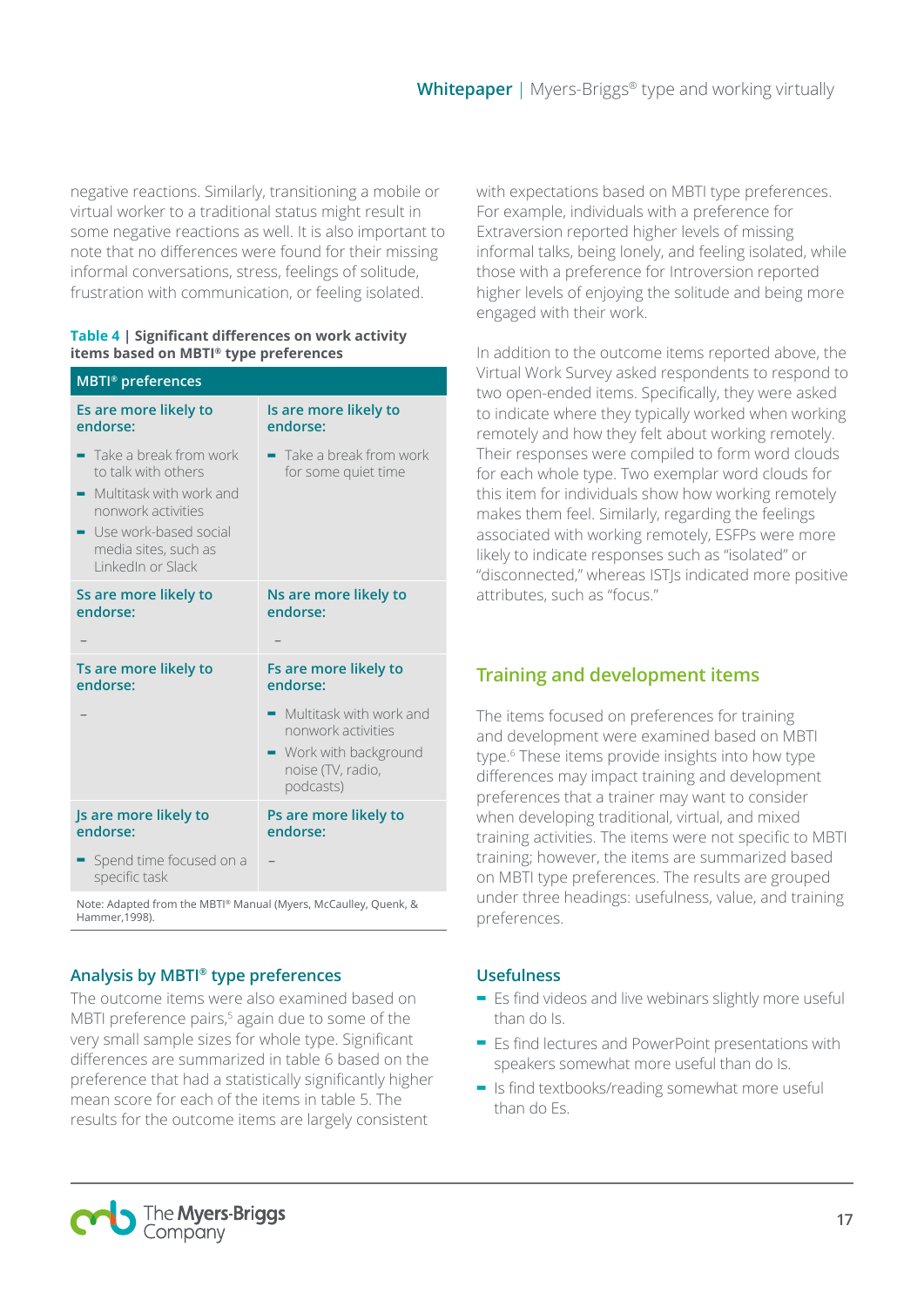- **-** Es find group discussions a lot more useful than do Is.
- **-** Is find recorded webinars slightly more useful than do Es.
- **-** Ss find videos somewhat more useful than do Ns.
- **-** Ns find textbooks/reading and group discussions slightly more useful than do Ss.
- **-** Ss find PowerPoint presentations with speakers slightly more useful than do Ns.
- **-** Ts find lectures somewhat more useful than do Fs.
- **-** Ts find textbooks/reading slightly more useful than do Fs.
- **-** Ps find videos somewhat more useful than do Js.
- **-** Ps find lectures slightly more useful than do Js.
- **-** Ps find group discussions slightly more useful than do Js.

#### **Table 6 | Significant differences on outcome items based on MBTI® type preferences**

#### **MBTI® preferences Es are more likely to endorse: Is are more likely to endorse: -** I miss being able to talk to people informally. **-** I feel lonely. **-** I feel isolated. **-** I am less stressed. **-** I enjoy the solitude. **-** I am more engaged with my work. **-** I am better organized. **Ss are more likely to endorse: Ns are more likely to endorse: -** I can easily reach my coworkers. **-** I miss being able to talk to people informally. **-** I feel lonely. **Ts are more likely to endorse: Fs are more likely to endorse:** – **-** I miss being able to talk to people informally. **-** I feel lonely. **-** I take more breaks from work. **-** I feel isolated. **Js are more likely to endorse: Ps are more likely to endorse: -** I am more productive. **-** I am more engaged with my work. **-** I am better organized. **-** I miss being able to talk to people informally. **-** I am not aware of what is happening in my organization.

Note: Adapted from the MBTI® Manual (Myers et al., 1998).

#### **Value**

- **-** Video capability to see others was rated as less valuable by more people (of all types) than other methods.
- **-** Es reported that self-paced online modules, video interaction with trainer and fellow participants (e.g., whiteboards, chat, polls), and video capability to see others are more valuable than do Is.
- **-** Es report multimedia is slightly more valuable than do Is.

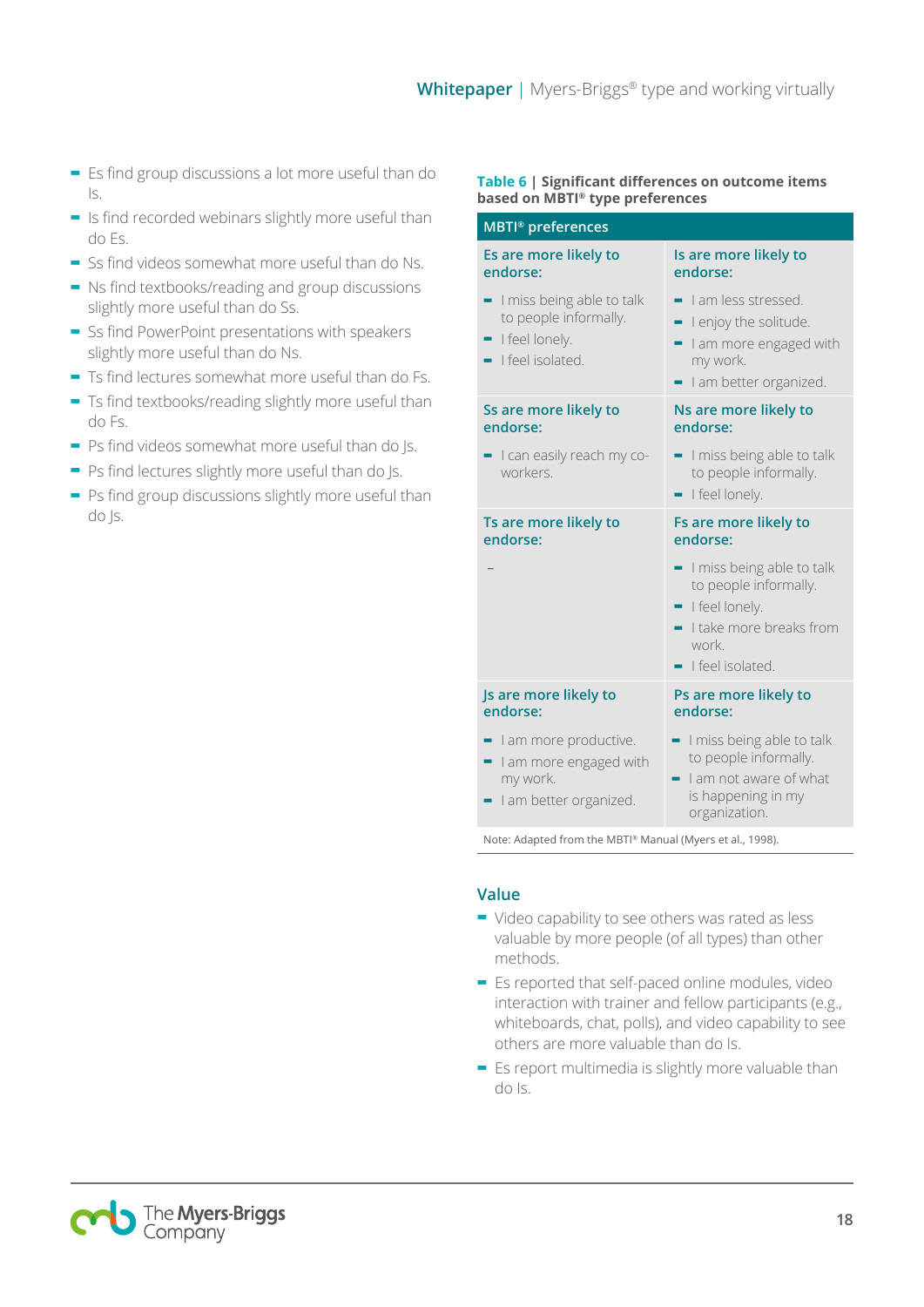**coffee shop or ca** 

## alternate office **alternate office somewhere quiet coffee shop or café office mobile or traveling work site library outside**

- **-** Ss find video capability to see others somewhat more valuable than do Ns.
- **-** Ns find multimedia more valuable than do Ss.
- **-** Ts find self-paced online modules slightly more valuable than do Fs.
- **-** Fs find video capability to see others slightly more valuable than do Ts.
- **-** Ts find multimedia somewhat more valuable than do Fs.
- **-** Js find self-paced online modules somewhat more valuable than do Ps.
- **-** Ps find multimedia slightly more valuable than do Js.

#### **Training preferences**

- **-** Is say they prefer training alone a lot more than do Es, while Es have a slight preference for small groups and somewhat more of a preference for large groups.
- **-** When assigned to attend a training, Is would prefer to attend with people they know a lot more than do Es. More Es typically say it doesn't matter if they attend alone, with people they know, or with people they don't know.

**-** Is prefer online delivery of training and slightly prefer a combination of online/in-person training more than do Es, while Es have a preference for in-person training. At least half of both Es and Is prefer a combination of training formats.

**alternate office**

**office work site**<br> **b**<br> **b**<br> **b**<br> **b**<br> **b**<br> **b**<br> **b** 

**mobile or traveling**

mobile or traveling

**common area**

- **-** When attending a work meeting, Is slightly prefer to attend via phone more than do Es, and Es slightly more than Is prefer to attend in-person. The vast majority of Es and Is prefer to attend in-person.
- **-** Ns prefer training alone slightly more than do Ss.
- **-** At least 40% of Ss and Ns prefer both in-person training and a combination of in-person and online training. Slightly more Ns prefer online training, while slightly more Ss prefer a combination.
- **-** Fs somewhat prefer training in small groups more than do Ts.
- **-** When assigned training, Fs prefer attending with people they know more than do Ts.
- **-** When assigned training, more than 50% of Ts and Fs say it doesn't matter, but more Ts than Fs say it doesn't matter who they attend with.
- **-** Fs prefer online training slightly more than do Ts, while more Ts than Fs prefer a combination of inperson and online training.





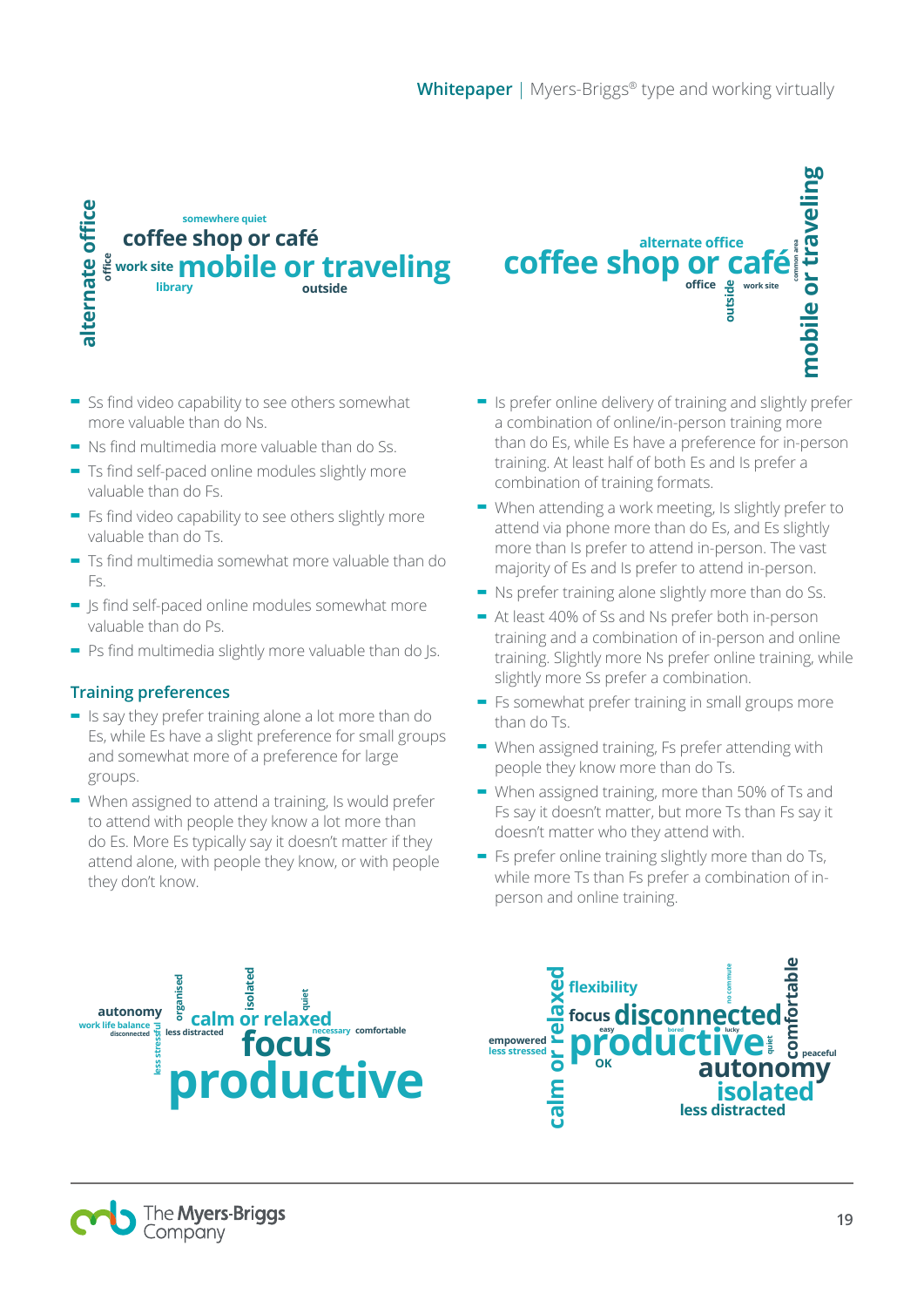- **-** Across all types, the clear preference (more than 85%) for attending meetings is in-person.
- **-** Fs prefer attending meetings on the phone slightly more than do Ts, while Ts prefer video- conferencing slightly more than do Fs.
- **-** Ps prefer attending training in-person slightly more than do Js.

## **Study 2 Conclusions**

As was found in study 1, the majority of survey respondents in study 2 still work in a traditional work space. However, working virtually from a home office or other remote location is also more common than internally mobile work setting arrangements. Overall, study 2 further suggests that the T–F and J–P preference pairs are the most likely to distinguish work setting arrangement choices, as was found previously by Schaubhut et al. (2008). Differences that were largely consistent with expectations for type theory were found for the examination of work activities, and for outcomes of virtual work. Perhaps contrary to what some might expect, the differences in training and development preferences were generally small, suggesting individuals of all types have similar desires for training and development delivery.

Few differences were found based on the work setting arrangement variable, and were largely consistent with what would be expected with virtual workers reporting taking breaks to talk to co-workers less often and using social media sites more often. The differences on the outcome items generally showed that individuals who work in a virtual or mobile arrangement also report positive outcomes from such arrangments – including being more productive, engaged, and better organized, as well as being less lonely – but at the same time feeling less aware of what is happening in their organization. Perceptions of communication (reaching others and being reached) were also higher for virtual and mobile workers.

## **Study 3: Effectiveness of virtual training**

A third study examines the impact of an introductory MBTI assessment training session on outcome measures being developed by The Myers-Briggs Company and compares virtual training sessions to traditional in-person training sessions. The basic question being asked in study 3 is whether there is a difference in the effectiveness of virtual training for the MBTI assessment compared to traditional training. Data are drawn from two virtual trainings conducted completely online (n = 22, with data at all measurement periods), and one traditional session (n = 18, with data at two measurement periods) conducted in-person. Data from the virtual and traditional sessions are aggregated to allow comparisons between the two training mediums.

The data are based on six items used across all the measurement occasions and are drawn from a larger pool of outcome measures being evaluated. The six items that match across the different virtual and inperson training sessions and were administered both pre- and post-training include the following:

- **-** I understand how my MBTI type influences my behaviors at work.
- **-** I understand how my MBTI type influences my behaviors at home.
- **-** I am aware of how to tailor my interactions to best accommodate the MBTI type preferences of my team members.
- **-** I apply my knowledge of MBTI type to manage conflict with others.
- **-** I apply my knowledge of MBTI type to help address interpersonal challenges.
- **-** I apply my knowledge of MBTI type to enhance my interpersonal relationships.

The item responses across all six items and all respondents exposed to a particular training medium (virtual versus in-person) for each measurement occasion were aggregated. Note that for the virtual trainees, data were collected prior to the session (time 1), immediately after the session (time 2), and again 30 days after the training session was

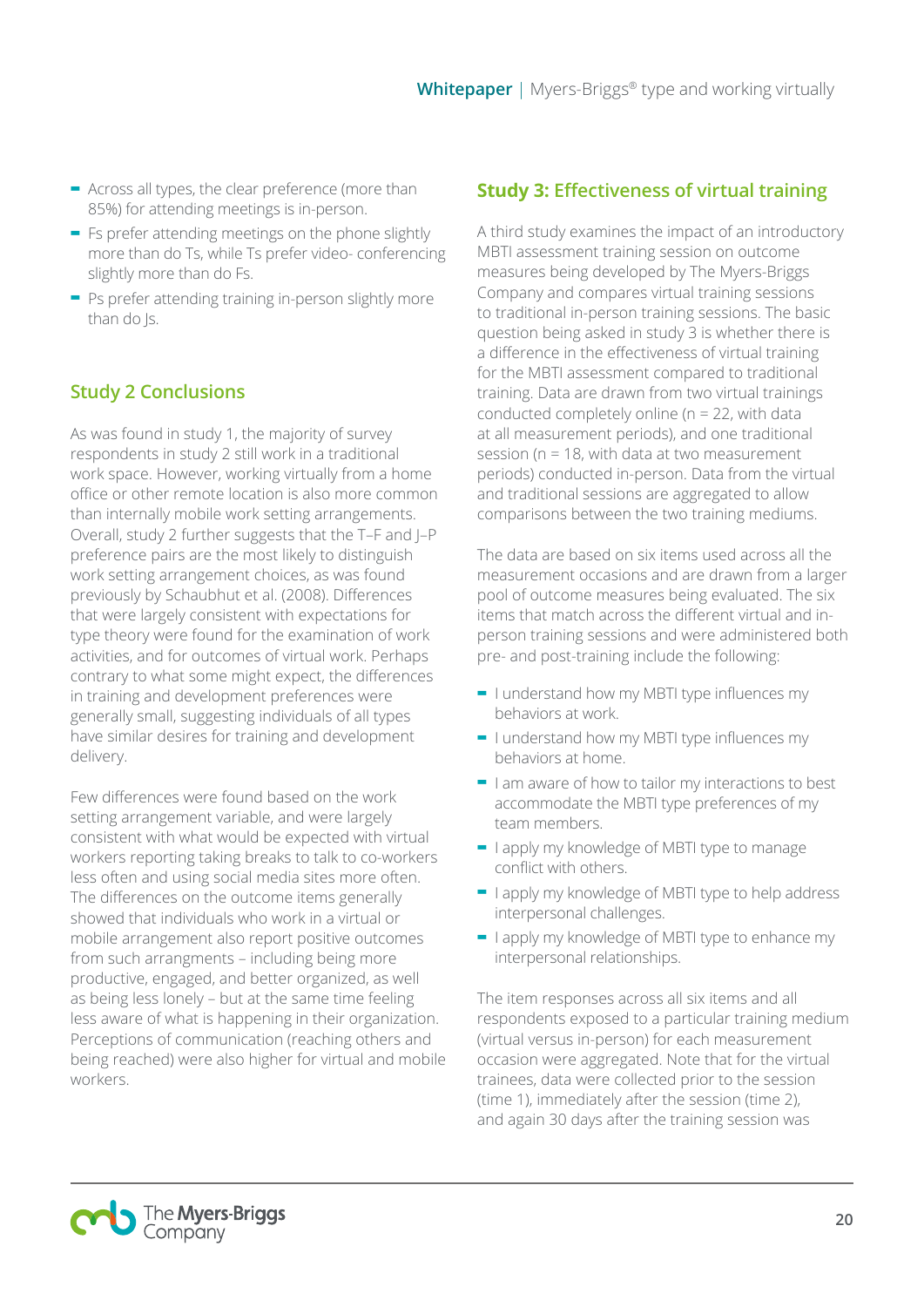

**Figure 13** | Training outcomes of virtual versus traditional training sessions

Note: Virtual training conducted three times, N= 22; traditional training conducted twice, N =18.

completed (time 3). The traditional sessions collected data prior to the start of the training (time 1) and again 30 days after the training was completed (corresponding to time 3 for the virtual trainees). The results are summarized in figure 13. The figure shows that the virtual trainees started with a higher level of knowledge about the MBTI assessment compared to the traditional trainees. In addition, an immediate gain in knowledge is apparent immediately after the training is completed. Most important perhaps, both traditional and virtual trainees held on to the knowledge gain 30 days after the training was completed.

For the items included in the combined measure, the item "I apply my knowledge of MBTI type to enhance my interpersonal relationships" showed statistically significant differences from time 1 to times 2 and 3. In addition, the items on tailoring communication style, managing conflict, and addressing interpersonal challenges were significantly different at time 2 compared to time 1. Note that these are impressive findings given the very small samples on which the analyses were conducted. Finally, the overall results at time 3 show that both approaches are equivalent in the longer-term gain in knowledge. While based on a small sample of trainings, these results are encouraging in that as the need for virtual training

grows, there is evidence that the outcomes of the training, following the recommendations in this paper, lead to similarly positive outcomes as traditional faceto-face training.

## **Study 3 Conclusions**

Study 3 shows – albeit in a small sample and consisting of only a few training sessions – that there are no differences in the effectiveness of traditional training compared to virtual training when conducting an "Introduction to MBTI" workshop. Although preliminary, this result is highly encouraging for individuals who may find a face- to-face MBTI workshop unfeasible. However, more research needs to be conducted with larger samples.

On the whole, the study suggests that the move to virtual training due to an increasingly virtual workforce may still reside years into the future.

Further, it suggests that for virtual and face-to-face MBTI workshops, trainers can expect a similar mix of types across the training modality used. As such, radical changes to the delivery of MBTI workshops are not needed in the short term. However, for those who find the need for virtual MBTI training, some practical advice is offered next.

## **Suggestions for virtual training using the MBTI® assessment**

While there are best practices for virtual training with a technical and platform focus, the following suggestions are based on integrating MBTI preference knowledge to ensure that all participants are engaged. As our research has shown, virtual trainees may be of any MBTI type, just as with trainees in traditional in-person training. Beyond virtual status, many other factors – such as industry, level in organization, and the participant's job or role – impact the MBTI preference distribution; however, the delivery method – virtual versus in-person – is not

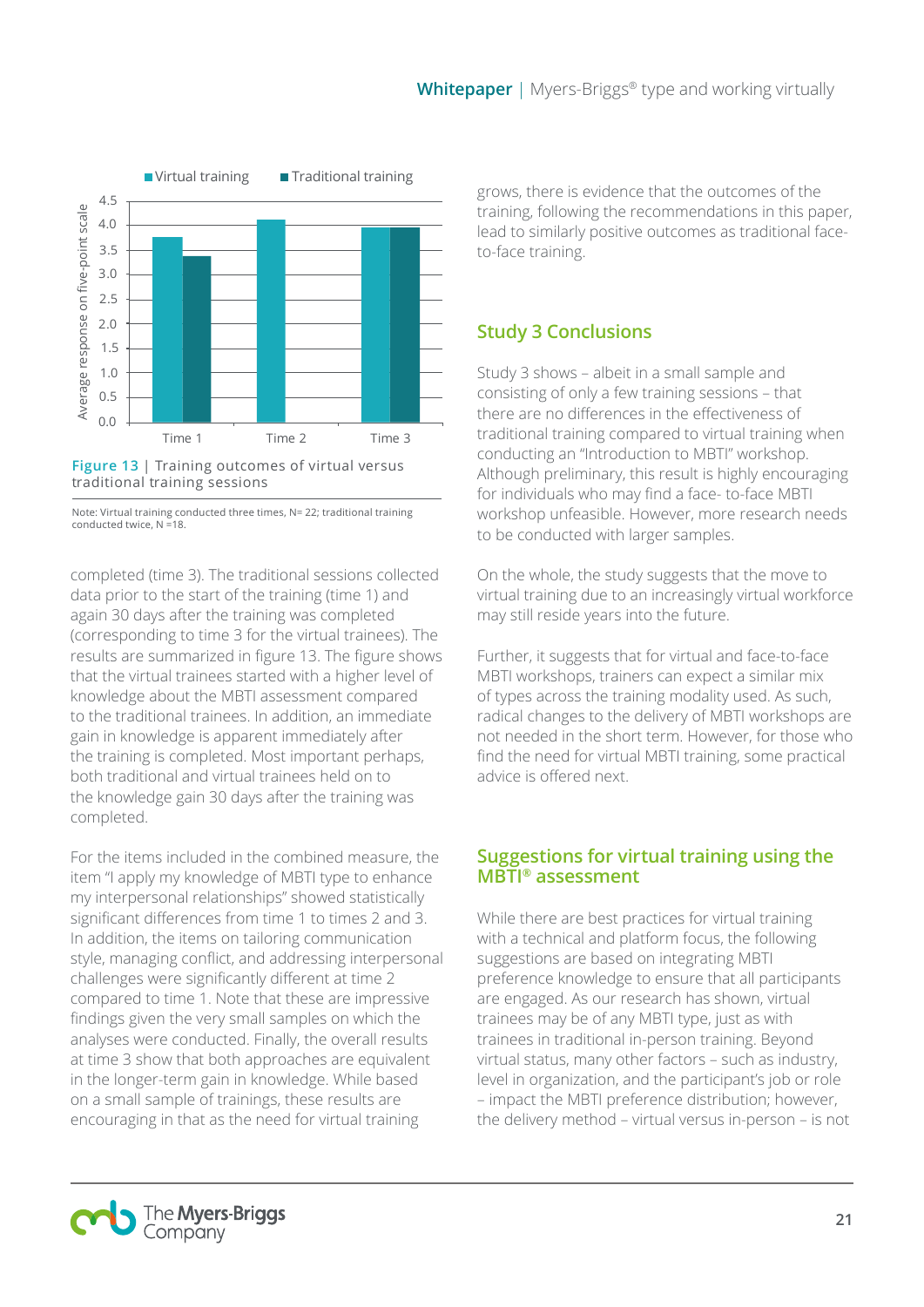determining factor in who is likely to attend a virtual training. Therefore, the expectation when designing and delivering virtual training should be a similar distribution followed by a focus on exceptions that may be present based on the particular audience.

The following recommendations are specific to each preference. Practitioners should consider these points during their training design and delivery.

In consideration of individuals with a preference for Extraversion, practitioners should

- **-** Give them a chance to develop ideas through discussion with the other participants
- **-** Allow unmuted verbal questions as well as interactive feedback
- **-** Promote active participation in the process, as opposed to individual reading and solo assignments
- **-** Create live interaction with other participants, showing their pictures and names where appropriate

In consideration of those with a preference for Introversion, practitioners should

- **-** Build in time for them to reflect and develop ideas internally before responding – this could be in the form of pre-work before the session and follow-up assignments
- **-** Provide them with written as well as verbal information and instructions
- **-** Give them the opportunity to work or reflect alone, in addition to group exercises
- **-** Ensure that the training can take place in a quiet environment with protection from interruptions

In consideration of those with a preference for Sensing, practitioners should

- **-** Provide clear and sequential directions, information, and explanations
- **-** Share concrete examples and practical applications for the topic
- **-** Show appreciation for thoroughness and attention to detail
- **-** Include ample specific data to back up their conclusions

In consideration of those with a preference for Intuition, practitioners should

- **-** Allow room for flexibility and creativity in reaching the goals of the training
- **-** Lay out the big picture and a framework that links the training objectives to the exercises
- **-** Allow space for getting off topic, brainstorming, and developing new ideas that may lead to a richer learning experience
- **-** Not insist on one "right" way but rather provide alternatives or allow room for exploration

In consideration of those with a preference for Thinking, practitioners should

- **-** Provide a logical explanation for the objectives
- **-** Allow time for questions and analysis of the topic
- **-** Build in opportunities for them to consider the pros and cons and weigh alternatives
- **-** Provide a sense of fairness in how the rules and procedures lead to accomplishing the tasks

In consideration of those with a preference for Feeling, practitioners should

- **-** Incorporate feedback and recognition regarding progress and successes
- **-** Make a connection showing how the topic impacts people and relationships
- **-** Create live connections between participants during the training as well as follow up individually afterward
- **-** Show respect for individual values and how they may impact their learning

In consideration of those with a preference for Judging, practitioners should

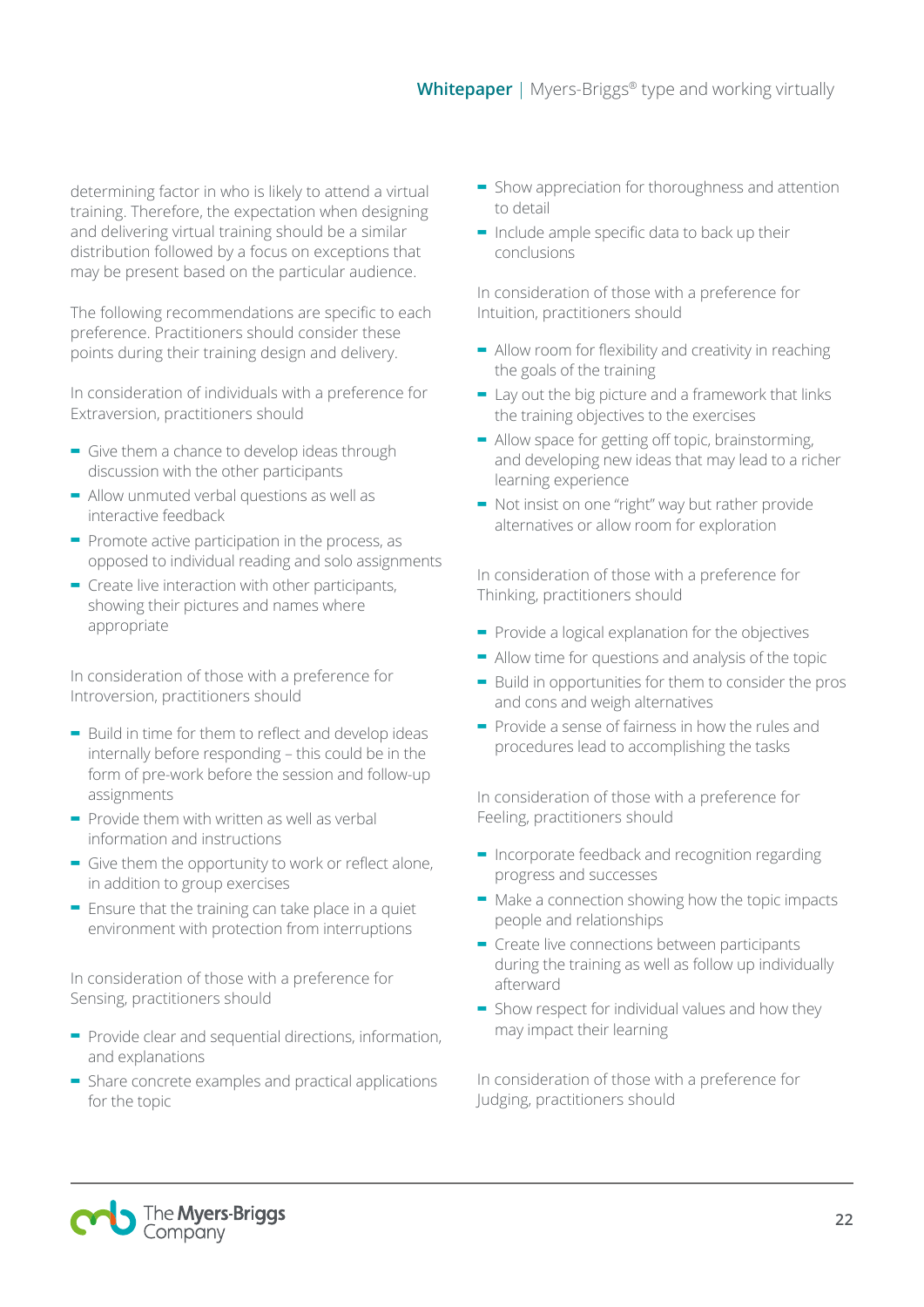- **-** Provide structure, clear goals, and a schedule
- **-** Stay organized and respect stated timelines
- **-** Celebrate completion of tasks and reaching goals

In consideration of those with a preference for Perceiving, practitioners should:

- **-** Make room for flexibility on the completion of goals, possibly in the form of pre- and post- training due dates that allow individual freedom within a larger time frame
- **-** Recognize the value of spontaneous contributions to the training
- **-** Make space for new information that may be relevant

And finally, practitioners should consider their own MBTI preferences and the impact they may have on their desired design and delivery techniques. An unconscious bias toward the practitioner's own type often shows up as overrepresentation or underrepresentation of the needs of different MBTI preferences. For example, practitioners with a preference for Intuition may need to include more details than they would normally like in order to accommodate individuals with a Sensing preference.

## **Summary**

The series of studies reported here show that work has not changed as much as the popular press has implied with regards to work setting arrangements. Indeed, over two-thirds of the respondents in these studies remain in traditional work arrangements. Study 2 shows that MBTI type, particularly the T–F and J–P preferences, play some role in people's work setting arrangements but perhaps not to the extent expected. In addition, and perhaps surprisingly, the E–I preference pair plays a limited role. The study also shows that people who do work in virtual or mobile arrangements find it to be a positive experience overall in terms of work outcomes but do report a small degree of perceived isolation. Finally, study 3 shows that virtual MBTI training is as effective as traditional face-to-face MBTI training.

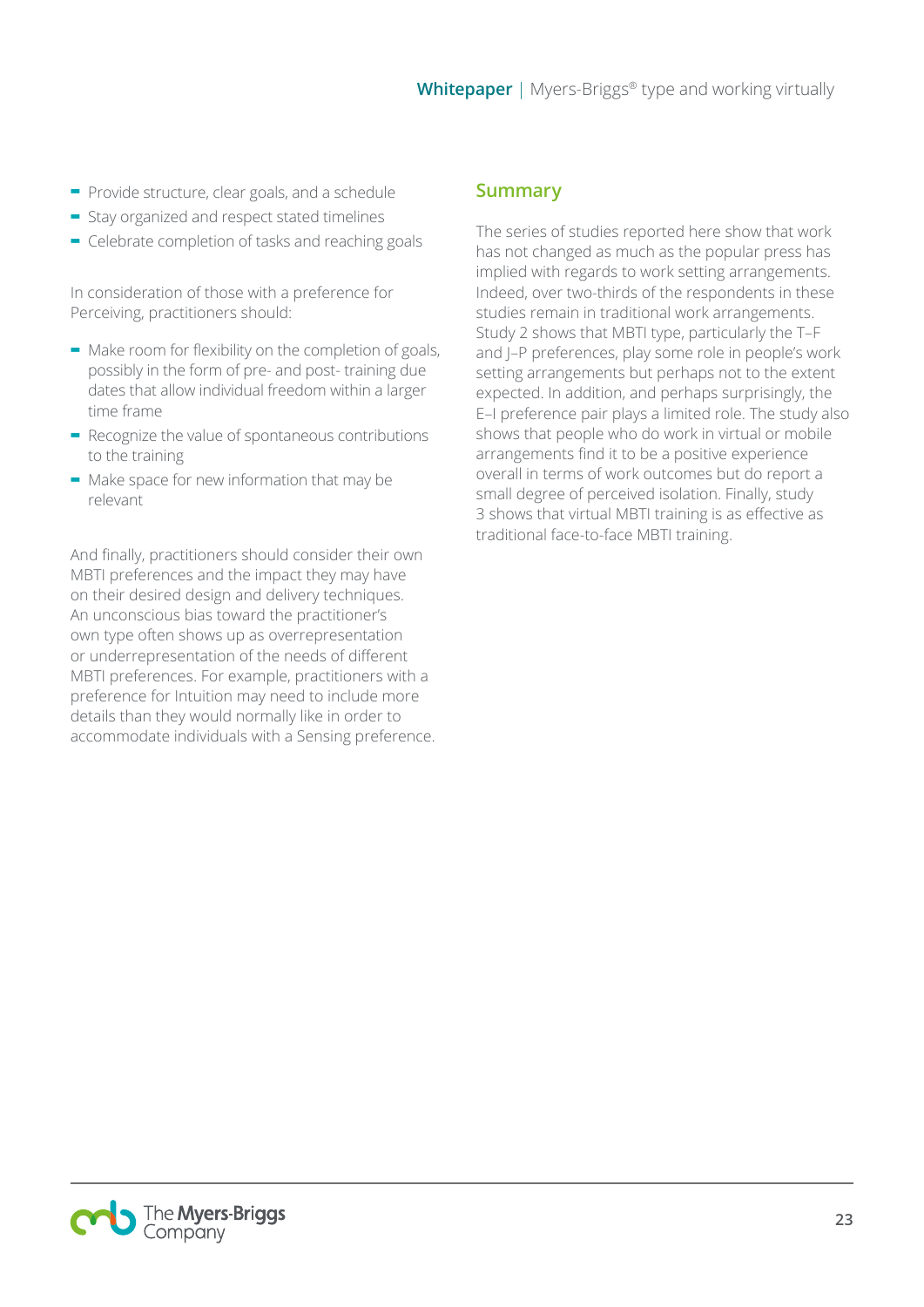## **Notes**

- 1. The three items on work setting arrangement and frequency of virtual work (see figures 1, 2, and 7) were combined to create the work setting arrangement variable. Individuals who indicated not having an assigned office and worked remotely sometimes, often, or always were categorized as virtual workers. Those indicating that they were mobile workers (having an assigned space but not typically using it) and who indicated that they worked remotely sometimes, often, or always, were categorized as mobile. Those who indicated that they had a traditional work arrangement and never or rarely worked remotely were categorized as traditional workers. These categorizations were then compared for consistency with the archive item and found to be largely consistent with the extent to which respondents worked virtually. Those individuals whose response patterns did not fit (i.e., were self- contradictory) were dropped from this classification. The sample characteristics of the revised sample largely matched those reported in Figure 3.
- 2. Chi-square analysis for T–F:  $(y2 (2) = 14.5, p <$ .001); chi-square analysis for J–P: (χ2 (2) = 13.98, p  $< .001$ ).
- 3. Based on a t-test ( $p < .05$ ).
- 4. One-way analysis of variance (ANOVA) with Tukey post hoc analyses were conducted.
- 5. T-tests were conducted for the outcome-related items for each of the preference pairs. No adjustment was made for the experimentwise error rate.
- 6. Analyses were also conducted based on the revised work setting arrangement category variable, but no differences emerged. This lack of differences indicates that training preferences, value, and utility of training and development options do not differ based on whether an individual is a traditional, mobile, or virtual worker.

## **References**

Gera, S., Aneeshkumar, G. S., Fernandez, S. P., Gireeshkumar, G. S., Nze, I. C., & Eze, U. F. (2013). Virtual teams versus face to face teams: A review of literature. IOSR Journal of Business and Management, 11(2), 1–4.

GlobalWorkplaceAnalytics.com (2016). Latest telecommuting statistics. Retrieved from http:// globalworkplaceanalytics.com/telecommutingstatistics

Hackston, J., & Moyle, P. (2007). Views on remote working – and how they relate to personality. Poster presented at the XIIIth Congress of Work and Organizational Psychology, Stockholm.

Luse, A., McElroy, J. C., Townsend, A. M., & DeMarie, S. (2013). Personality and cognitive style as predictors of preference for working in virtual teams. Computers in Human Behavior, 29(4), 1825–1832.

Matos, K., & Galinksy, E. (2012). Workplace flexibility in the United States: A status report. Sloan Foundation. Retrieved from http://familiesandwork.org/site/ research/ reports/www\_us\_workflex.pdf

Schaubhut, N., Thompson, R., & O'Hara, J. (2008). The influence of personality on where people choose to work. Poster presented at the Annual Convention of the American Psychological Association, Boston, MA, August 14–17, 2008.

Shockley, K. (2014). Telecommuting. Society for Industrial and Organizational Psychology, Inc. Retrieved from http://www.siop.org/whitepapers/ scientificaffairs/ telecommuting/telecommuting.pdf

Shockley, K. M., & Allen, T. D. (2010). Investigating the missing link in flexible work arrangement utilization: An individual difference perspective. Journal of Vocational Behavior, 76(1), 131–142.

US Bureau of Labor Statistics (2015). Labor force characteristics by race and ethnicity, 2014. BLS Reports (Report 1057). Retrieved from http://www.bls. gov/ opub/reports/race-and-ethnicity/archive/laborforce- characteristics-by-race-and-ethnicity-2014.pdf